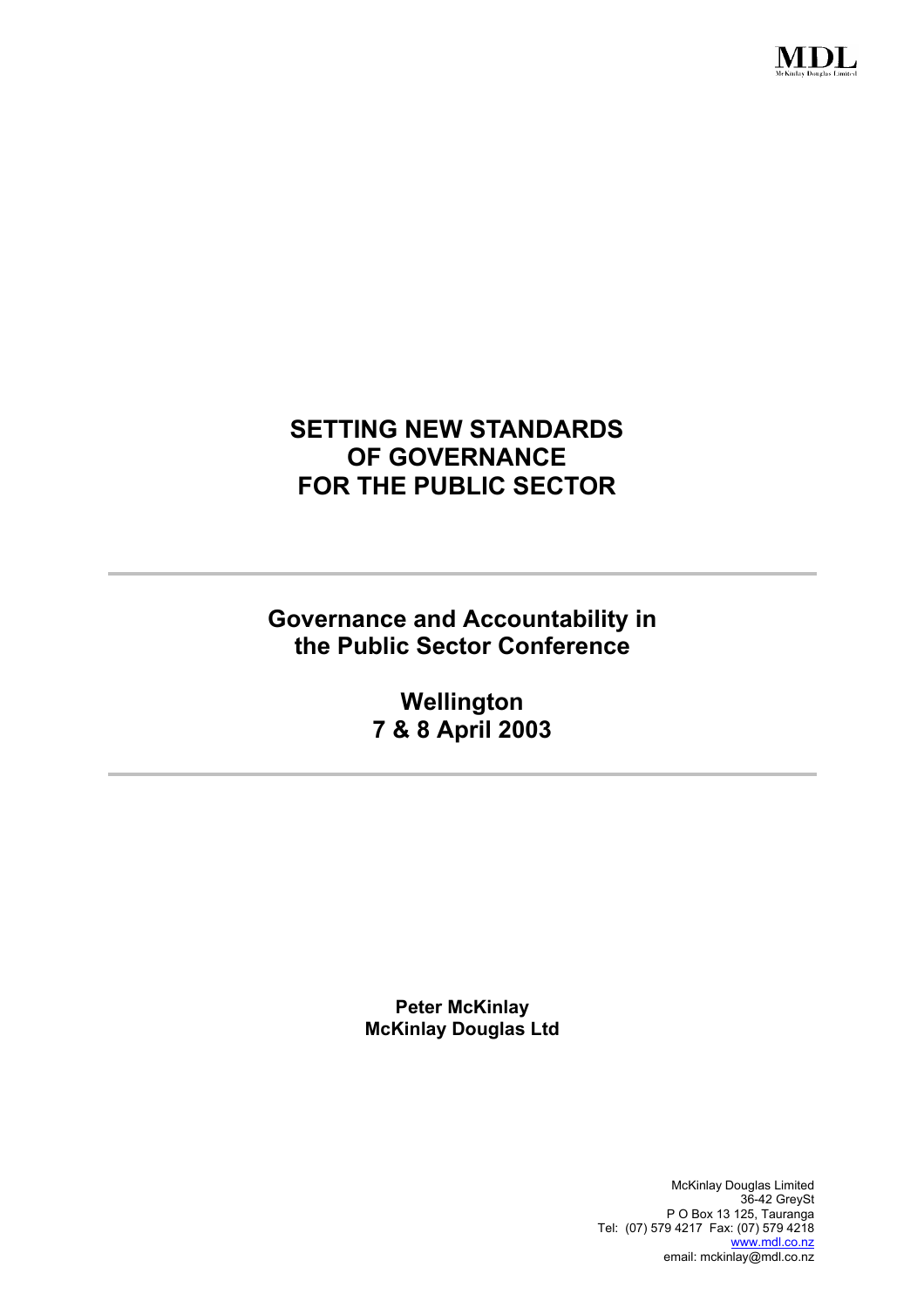

# **INTRODUCTION**

Why are we interested in the theme of governance and accountability? The answer can be found both in specific recent events and in shifts in government policy.

On the events side, we can see evidence of a number of significant failures in governance – public, private and voluntary. High profile examples include:

- $\blacktriangleright$ Enron - raising very real questions about the quality of corporate governance both in the United States and, with some of the knock on events, in Europe (eg major accounting irregularities at the Dutch food firm, Royal Ahold NV).
- $\blacktriangleright$ Compelling evidence put forward by Joseph Healey, Head of Regional Investment Banking, ANZ Investment Bank, on the extent to which major New Zealand corporates have lost shareholder wealth.
- $\blacktriangleright$ Government bail outs of significant New Zealand educational institutions – for example the Wairarapa and Wanganui polytechnics.
- $\blacktriangleright$ Instances of failure of governance in voluntary sector organisations – for example the Northland health and social services provider Te Hau Ora O Te Taitokerau and the Pipi Foundation (associated with the ACT MP, Donna Awatere Huata).

Government policy initiatives include:

- $\blacktriangleright$ The growing interest in triple (or quadruple) bottom line reporting, encouraged by the New Zealand Business Council for Sustainable Development and by the government (and now made compulsory for local government).
- $\blacktriangleright$ Shifting government policy with an increased emphasis on working collaboratively and/or in partnership with regional and local interests.
- $\blacktriangleright$ The response to the quite strong views contained in the first report of the State Sector Standards Board on governance in the state sector.

If we are to take an intelligent look at governance, the first thing we need to do is clarify what we mean by the term. Writing on governance has become an industry all of its own in recent years and one thing that anyone familiar with the literature and research will know is that the term takes on many different meanings. Most importantly, for our purposes, it quite clearly has different significances when used in respect of the private sector, the public sector, and the voluntary and community sector.

For the purposes of this paper, I have taken three authoritative statements relating, respectively, to the private sector, the state sector, and the voluntary and community sector to serve as a basis for understanding the term in the rest of this paper.

## **Private Sector Governance**

November 2001 saw the publication of *"Beyond Compliance: Building a Governance Culture"*, the final report of the Joint Committee on Corporate Governance established by the Canadian Institute of Chartered Accountants, the Canadian Venture Exchange and the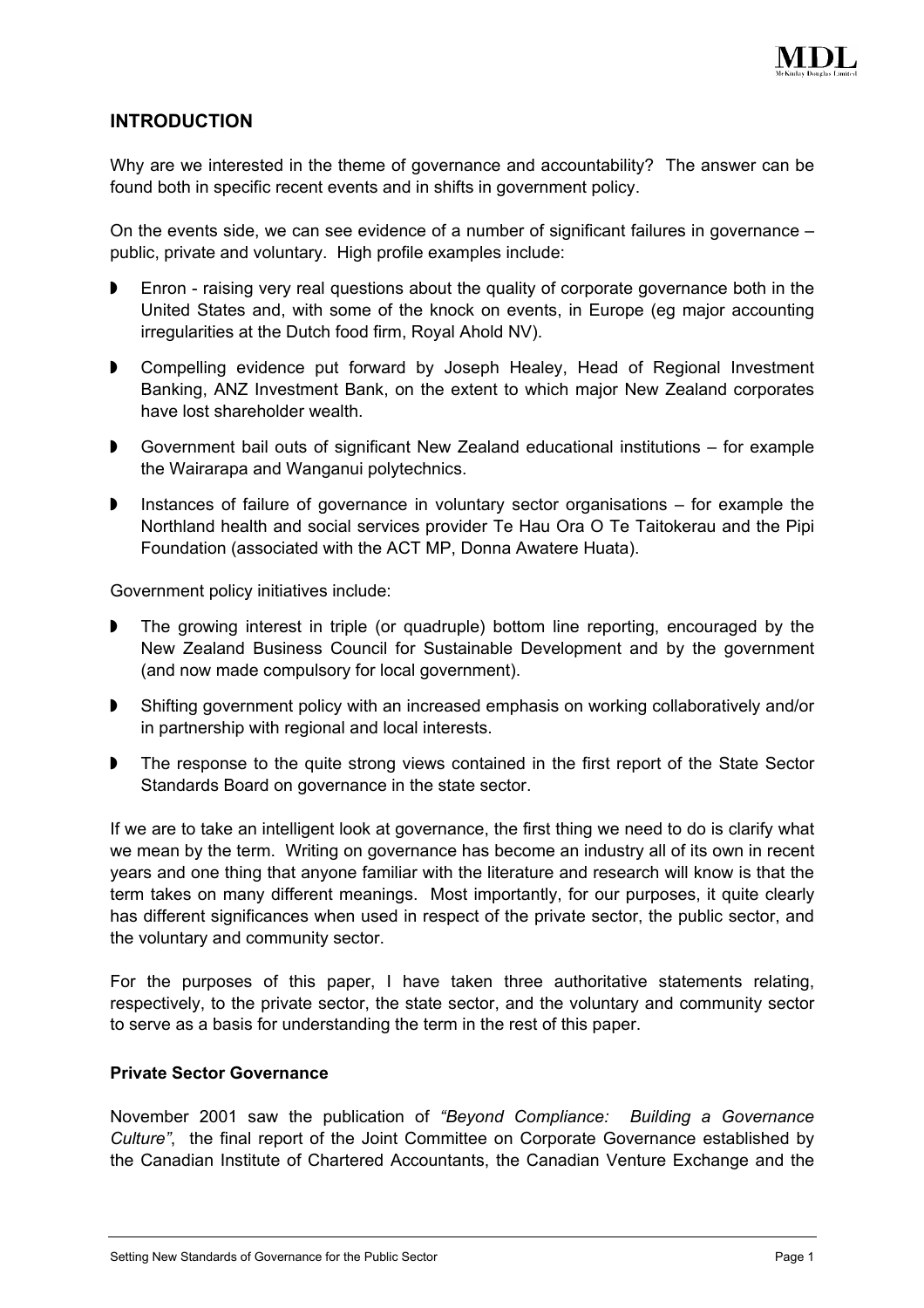

Toronto Stock Exchange. That report sets out what the Committee regards as the objective of good governance:

*"The objective of good governance is to promote strong, viable and competitive corporations. Boards of directors are stewards of the corporation's assets and their behaviour should be focused on adding value to those assets by working with management to build a successful corporation and enhance shareholder value.* 

*A committed, cohesive and effective board adds value, first and foremost, by selecting the right CEO for the company. Beyond this, the board contributes to value in a number of ways discussed below. These include assessing and approving the strategic direction of the company, ensuring that management has in place appropriate processes for risk assessment, management and internal control, monitoring performance against agreed benchmarks, and assuring the integrity of financial reports. When boards add value by fulfilling their responsibilities in these areas, it will result in greater transparency and understanding of a company's situation by its major stakeholders.* 

*In an increasingly globalized world economy, competition is intense and good corporate governance can make a difference to how Canadian companies are viewed. There are benefits to being recognized as a country where excellence in corporate governance receives a high priority; these benefits accrue to individual Canadian companies when operating abroad, as well as to the entire Canadian capital market as viewed by international investors."*

Here, clearly the objective is around shareholder value and maintaining a competitive edge in the global competition for investment capital.

## **State Sector Governance**

The Australian National Audit Office is about to publish its *"Better Practice Guide on Public Sector Governance"*. In an address to the 2002 Business Planning Workshop of the Australian Communications Authority, Pat Barrett, the Australian Auditor General, set out the Office's thoughts on governance as follows:

*"… the ANAO has chosen to use the term 'public sector governance' or simply 'governance' when discussing the governance of public sector bodies. I do not intend to debate the choice of particular terminology, important though that can be on occasions.* 

*I* continue to consider public sector governance to encompass how an *organisation is managed, its functional structures, its culture, its policies and strategies, and the ways in which it deals with its various stakeholders. In many ways, governance is a combination of legal and 'better practice' organisational structure and management requirements, aimed at facilitating accountability and improving performance.*

*I note that some commentators treat governance quite narrowly, often focussing almost entirely on the operations of a board and its relationship with the CEO and with Ministers. I would like to emphasise that, while boards and the CEO are*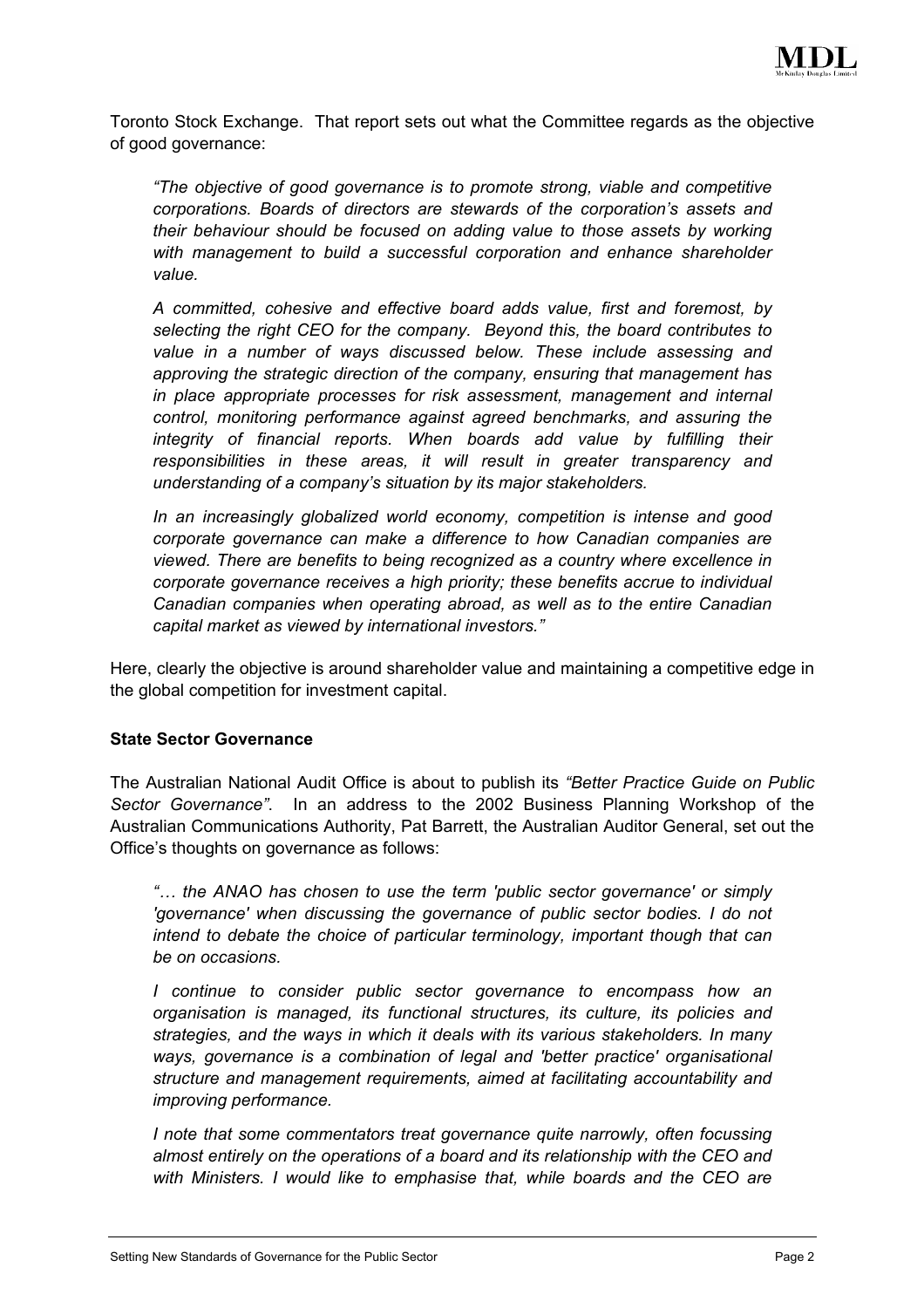

*crucial, public sector governance also relies very heavily on the systems, processes, policies and strategies that direct operations, assure quality, monitor performance and manage their obligations to stakeholders. For example CAC agencies are directed through legislation such as the CAC Act 1997 and the Public Service Act 1999 and through more informal guidelines including Chief Executive's Instructions (CEIs) and Department of Finance and Administration Directions.* 

*Having said that, guidelines, regulation, structures and systems can provide a robust and useful framework, but it is only through the actions and decisions of organisations and their staff that their benefits can be realised. It is those who govern who make the crucial decisions and direct the use of resources. They delegate authority to management. Importantly, they provide the 'tone at the top' that is essential for sound corporate governance. Whoever governs exercises ultimate authority within an organisation and is finally held accountable for overall organisational performance by stakeholders."*

Note, as might be expected from an Auditor General but as is also appropriate in the public sector, an emphasis on governance as including systems – the much stronger interest that the "owner" in the public sector has in seeing through the corporate veil to the way in which resources are managed.

## **Voluntary and Community Sector Governance**

In 2001 the Canadian Institute on Governance published *"Governance Dos and Don'ts*", lessons from 20 case studies on 20 Canadian non-profits. In writing of governance and good governance, the report states:

*"Governance in the voluntary sector has been defined as "the processes and structures that an organization uses to direct and manage its general operations and program activities". It is defined for our purposes as "the structures, functions (responsibilities), processes (practices) and organizational traditions that the board of an organization uses to ensure accomplishment of the organizational mission. These determine how power is exercised, how decisions are taken, how stakeholders have their say and how decision-makers are held to account."*

*Governance itself has no normative content. Good governance is about both achieving desired results and achieving them in the right way; that is, in a way consistent with the normative values of democracy and social justice. This is particularly important in the voluntary sector where values play a very important role in determining both organizational purpose and style of operation.* 

*Good governance, in the view of this author, is about vision (planning for the future), destination (setting goals and providing a general 'road map'), resources (securing the resources necessary to achieve the goals or reach the destination), monitoring (periodically ensuring that the organizational vehicle is well-maintained and progressing, within legal limits, toward its destination) and accountability (ensuring efficient use of resources; reporting progress and detours to stakeholders). This view is drawn from and supported by the normative literature on organizational governance.*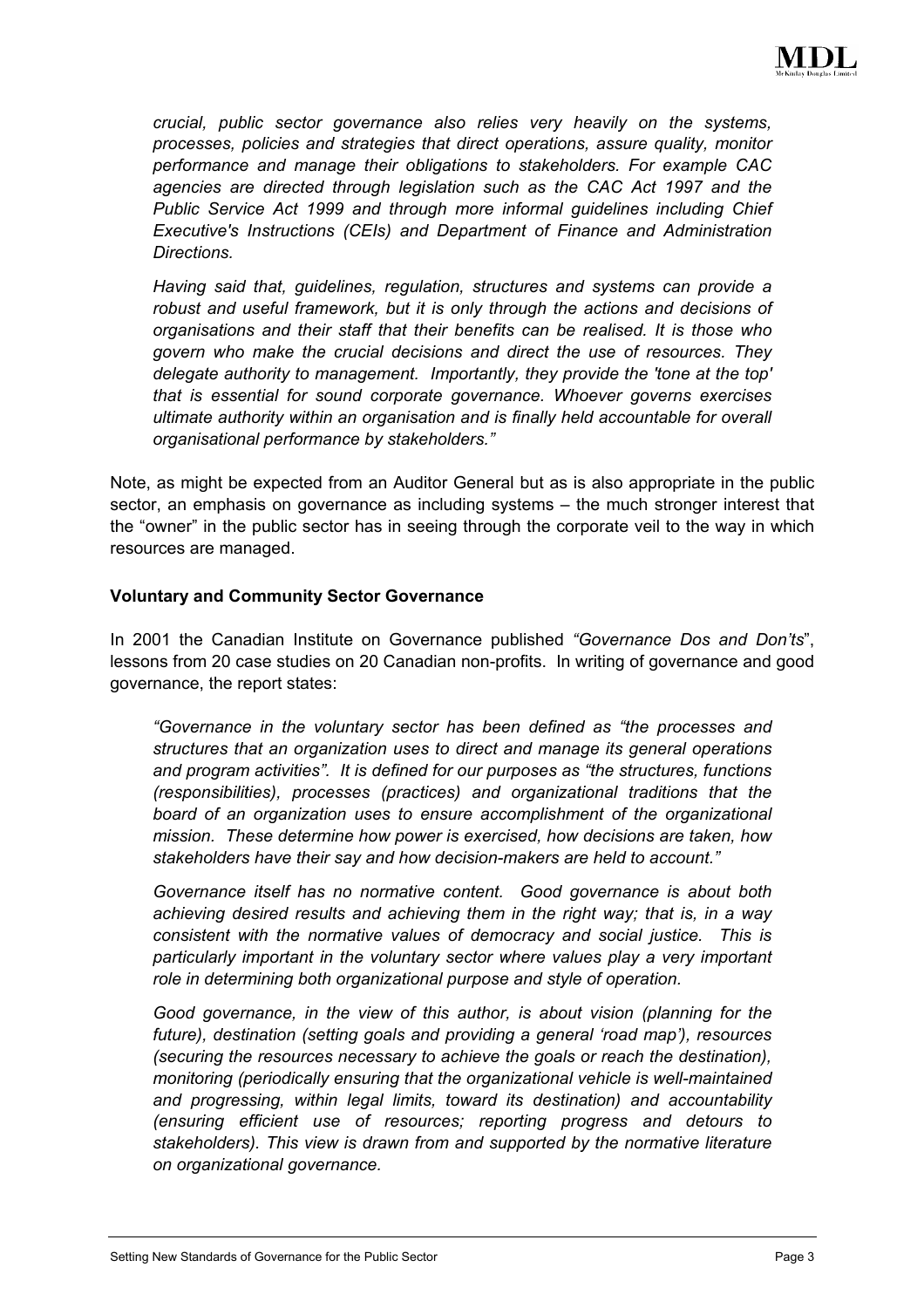

*Management, not governance, is about steering the organizational vehicle. It is about knowing the road map, examining alternate routes, selecting the course, ensuring efficient resource consumption and good vehicle maintenance, regularly assessing progress and travel conditions, adjusting course when advisable or necessary, and providing periodic travel reports to the crew, passengers and Board."*

Here the emphasis to note is on governance as a means for accomplishing the organisational mission – and the accompanying reference on values.

#### **General**

This conference is concerned primarily with public sector governance including both central and local government, with an occasional look at non government organisations (NGOs) and trusts as important partners in delivering the outcomes now sought by the public sector.

Governance, within the private, the public or the voluntary/community sector, is about structures, functions, processes and systems. But it is much more than that. Good corporate governance is not just conformance – having the right systems in place and doing the right things at the right time. It is about how to enable the performance hoped for from the organisation. Thus:

 $\blacktriangleright$ In the speech cited above, the Australian Auditor General notes that:

*"Poor governance often involves inflexible, mechanistic approaches that provide an image of compliance (such as simple 'tick a box' approaches for instance to satisfy the auditors) with little real commitment to the principles of accountability, successful integration of the governance elements, and full disclosures aimed at improving transparency and performance."*

 $\blacktriangleright$ In an article in the Harvard Business Review for September 2002, *"What Makes Great Boards Great"*, Jeffrey Sonnenfeld looks at the boards of failed companies such as Enron, Tyco and Worldcom. He notes:

*"A close examination of those boards reveals no broad pattern of incompetence or corruption. In fact, the boards followed most of the accepted standards for board operations: members showed up for meetings; they had lots of personal money invested in the company; audit committees, compensation committees, and codes of ethics were in place; the boards weren't too small, too big, too old, or too young. Finally, while some companies have had problems with director independence because of the number of insiders on their boards, this was not true of all the failed boards, and board make-up was generally the same for companies with failed boards and those with well managed ones."*

 $\blacktriangleright$ The Independent for 26 March 2003 carried an article *"The Success of Any Company Depends Mainly on its Board"* by Colin Coulson-Thomas, Head of the Centre for Competitiveness at the University of Luton and Britain's first Professor of Competitiveness. He is blunt and to the point: *"Winning boards are distinguished by the attitudes and conduct of their members. Corporate governance arrangements are often a symptom rather than a cause of board effectiveness."* and *"Winning boards display*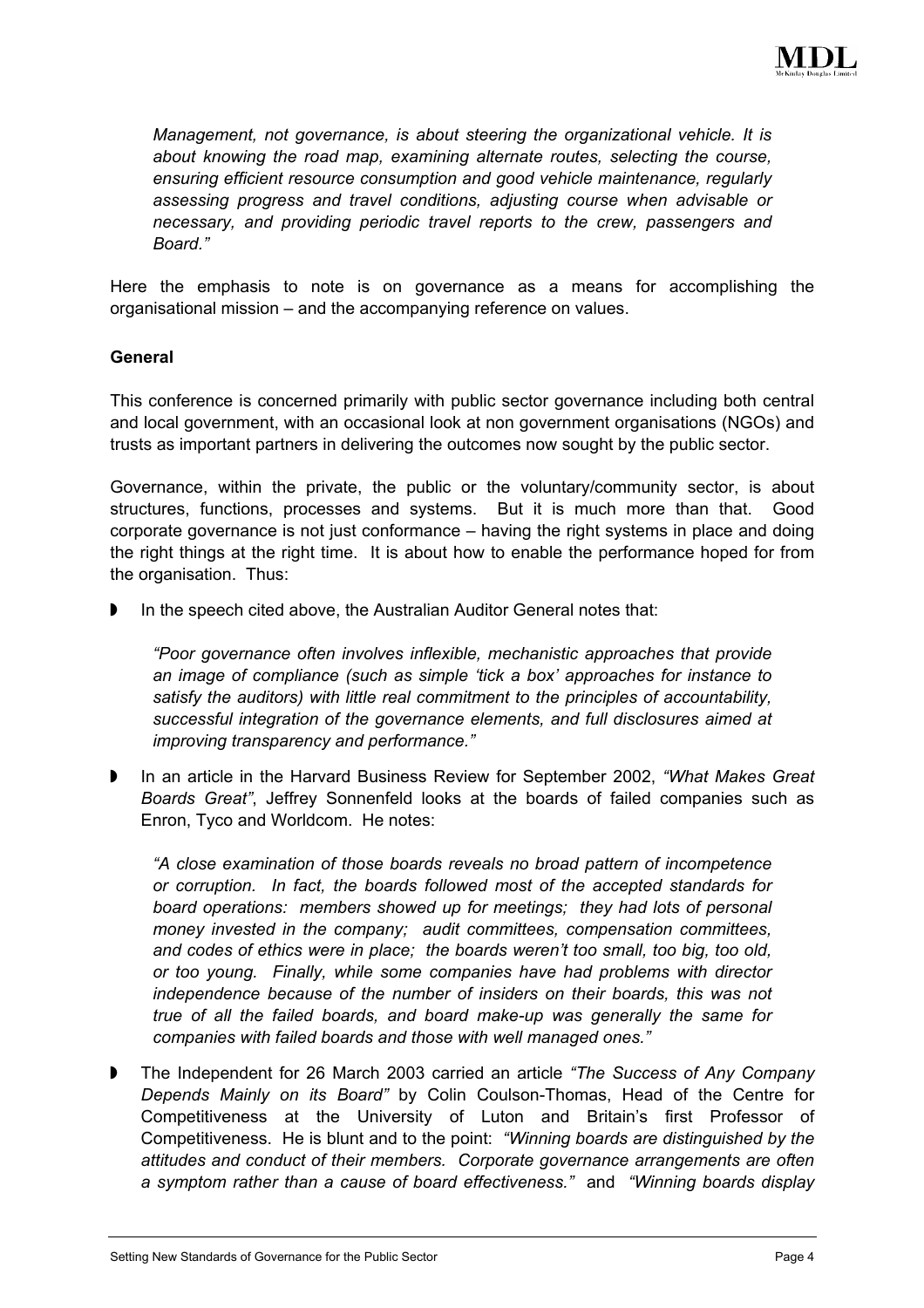

*the will to win and are driven to succeed. Their actions demonstrate commitment. They anticipate events, confront realities, take a longer term view and provide strategic leadership*.*"* In contrast, *"Directors of losing companies are preoccupied with their own status and remuneration. They confuse the roles of director, manager and shareholder. They concentrate on the internal, policing and stewardship aspects of corporate governance"* and *"Losers also react, imitate and copy. They jump on bandwagons and adopt 'me-too' approaches. They fall for fads, embrace panaceas and search for single solutions."*

From each of these quotations there is a sense that corporate governance as formal structures, processes, reporting requirements and so on is merely the form; that the substance of good corporate governance is more subtle  $-$  a function of performance, commitment and the values that people bring to their governance role.

In the rest of this paper I will cover the following topics:

- $\blacktriangleright$ Are our governance practices tight enough?
- $\blacktriangleright$ Tracking expenditure and funding – issues relating to NGOs and trusts in each sector.
- $\blacktriangleright$ Reforming the public sector – how recent reforms have impacted the need for greater governance and control of funding and performance. (I will place a greater emphasis on local than central government in this theme.)
- $\blacktriangleright$ Differentiating between ministerial, board, stakeholder and senior officer accountability for key outcomes.
- $\blacktriangleright$ Interpreting the government's expectations of intent and key objectives for each sector. (This coverage will be brief – other presentations will cover this area in more detail.)

## **ARE OUR GOVERNANCE PRACTICES TIGHT ENOUGH?**

I want to begin this section by picking up a theme that I partly developed in the introduction – the role of values and mission.

The question (set for me by the conference organisers) of whether current practices are tight enough is an ideal question for considering the underlying assumptions of our public sector governance practices. Its implication is that governance is about control – of ensuring that people don't "get away with it" or, at the very least, that you strike as good a balance as you can between monitoring and compliance costs on the one hand and whatever it is that they may "get away with" on the other.

Our public sector governance practices are firmly embedded in that body of economics known as public choice theory, with its strong emphasis on agent/principal and transaction costs theories.

Agent/principal theory recognises that, of necessity, substantial organisations will be managed by people other than the owners. The immediate question this raises is how the owner ensures that the manager's incentives are aligned with those of the owner.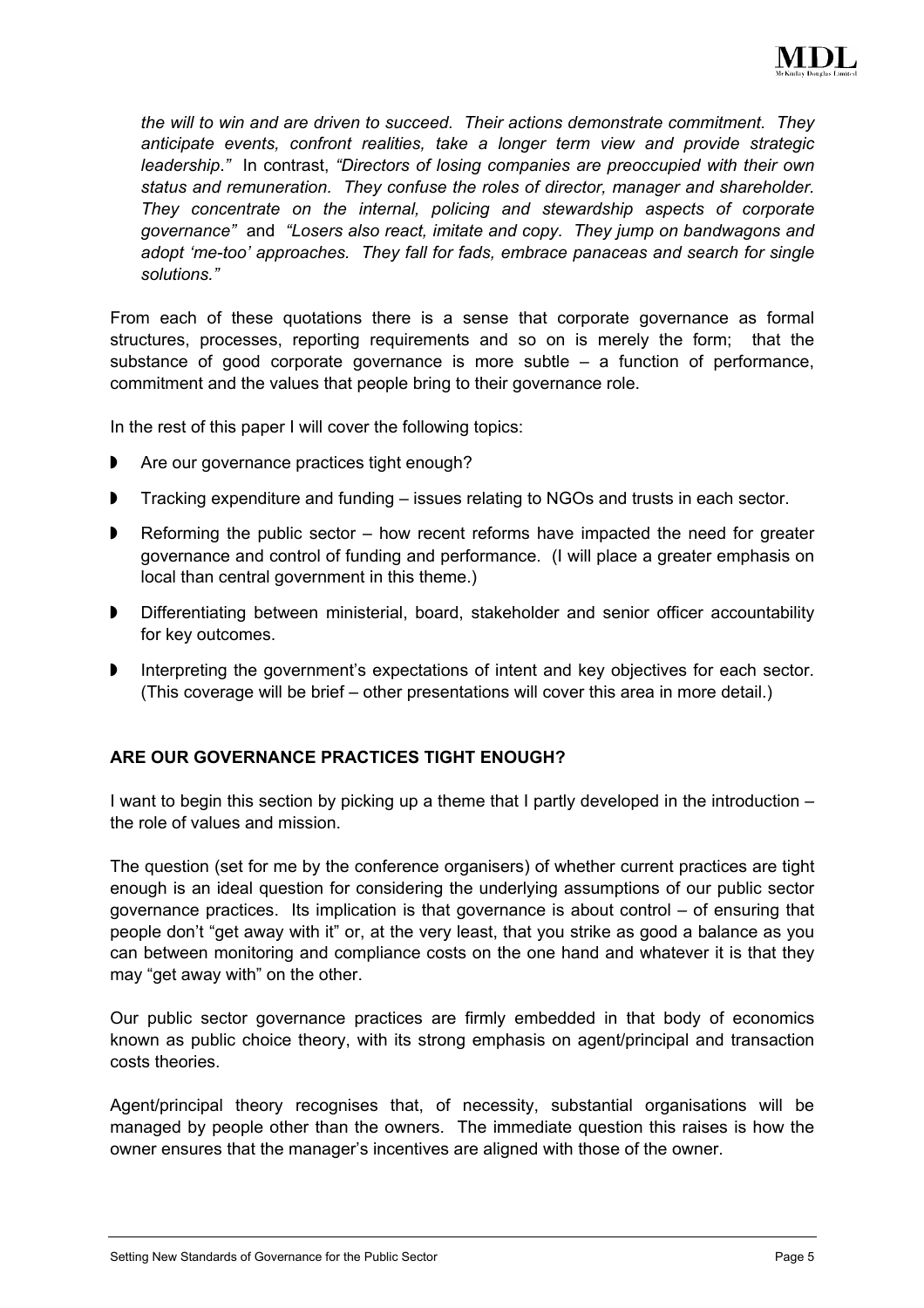

Transaction costs theory recognises that the process of aligning incentives is not costless. We operate in a world of bounded rationality  $-$  information has its cost  $-$  and we are continually balancing the costs of controlling relationships (whether internally or externally through contracting) against the presumed benefits.

One of the leading writers on transactions cost theory, Oliver Williamson, identified two key conditions that organisational design needed to confront: a behavioural condition that he terms "opportunism" and the cognitive condition "bounded rationality" (which we have already discussed). Opportunism he defines as *"self interest seeking with guile".* It *"refers to the incomplete or distorted disclosure of information, especially to calculated efforts to mislead, distort, disguise, obfuscate or otherwise confuse"* (Williamson, 1985).

It is useful to consider the implications of that view for the governance of public sector organisations. The focus is on governance as control, both control by the owners over those who exercise governance in the organisation and, through them, over individuals within the organisation itself.

The emphasis is on minimising the extent to which the governors, and those whom they govern, can depart in any way from the intent of the owner (the government or minister) on whose behalf governance is exercised. Most importantly, it presumes that if they can they will – that the core problem for owners is that managers cannot be trusted.

We then need to consider what kind of conduct such an approach encourages. Arguably, one of compliance – of developing means for restricting managers to undertaking those activities, and only those activities, that the owner has prescribed.

There is an inherent difficulty with this approach. As the Prime Minister herself observed in the foreword to *"Growing an Innovative New Zealand"*, the document setting out the government's growth and innovation strategy "*We need to become a more innovative, more confident, more flexible economy which is able to compete successfully on the international scene".* 

A similar statement can be found in the foreword by Steve Maharey, the Minister of Tertiary Education, in the government's tertiary strategy for 2002-2007. He concluded his foreword with the statement:

*"We will need to balance a tertiary education system that has very successfully encouraged high levels of participation with the development of niche areas of specialisation and world-class capability. These challenges are also exciting opportunities to be innovative and to improve education outcomes. By working together, by focusing firmly on the future needs of New Zealand, and by learning from our mistakes, we can create a superb and dynamic tertiary education system which will be the envy of other small nations and which will help us to secure the economic growth we need and the prosperous, confident nation and distinctive culture to which we aspire*."

Implicit in both of these statements is a recognition that we need managers who are innovative and able to think "outside the box" – to act in ways that, by definition, the owner would not have anticipated. If we are to have such managers and they are to have the confidence needed to reach their potential, then we require governance and accountability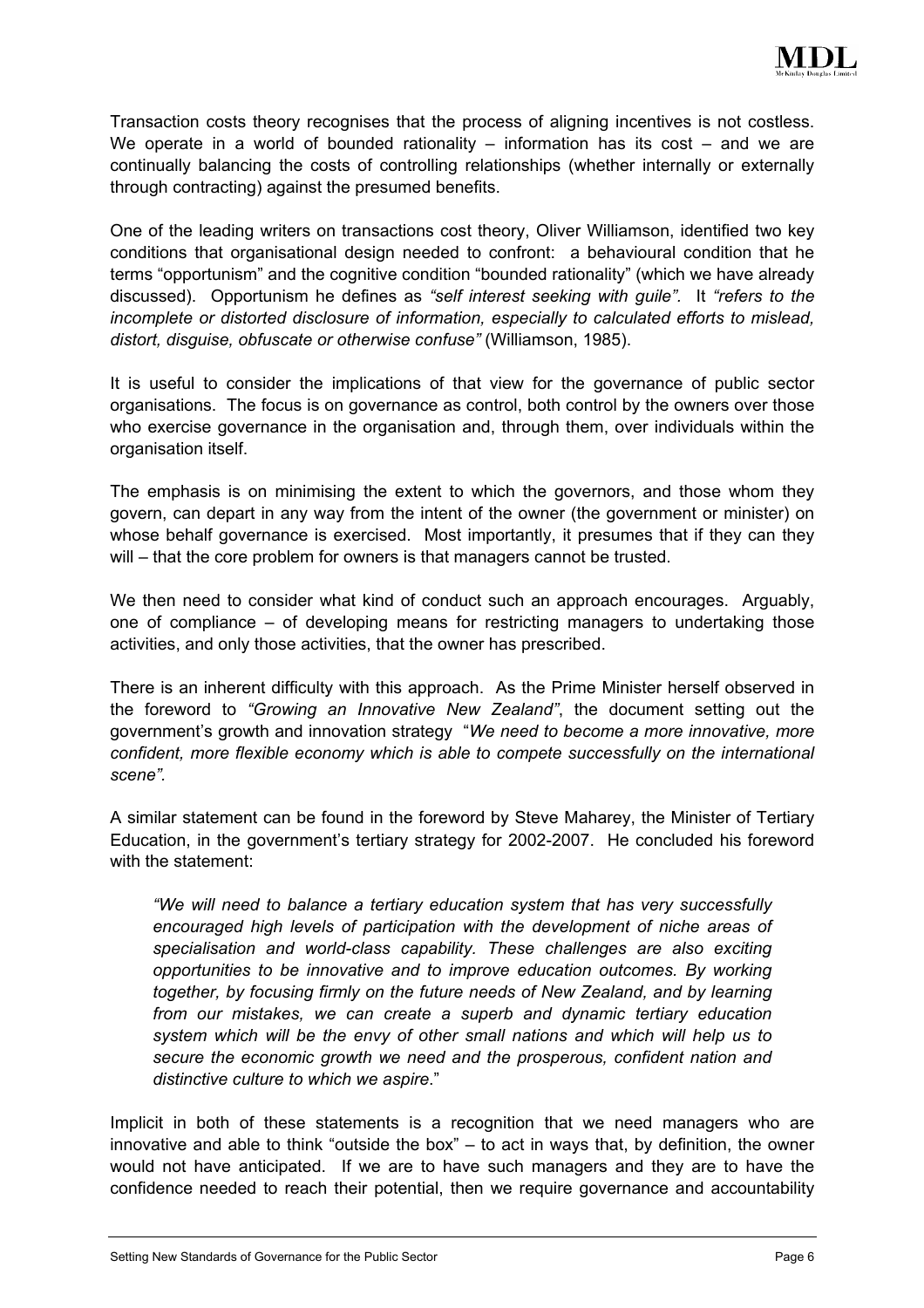

arrangements (and an organisational culture) supportive of innovation – that is based on trust rather than distrust.

Support for this comes from a new way of looking at issues of organisational structure which is revisiting the essentially uni-dimensional approach of public choice theory by drawing on inputs from a range of social sciences.

One example of this is work being done at the ESRC Centre for Business Research at the University of Cambridge. In a recent paper, *"Theorising Corporate Governance: New Organisational Alternatives"*, Simon Leamount reviews new thinking coming out of an organisational approach to corporate governance. He observes that:

*"Social sciences carry a special responsibility because of the process of the double hermeneutic: its theories affect the agents who are its subject matter. By assuming the worst, this theory can bring out the worst in economic behavior. By assuming opportunism and establishing it as his base case, Williamson is blind to forces that work to confirm or discredit the validity of his assumptions ... In the process, his theory is likely to encourage the very behavior that it takes for granted and seeks so hard to control."*

He then provides a useful critique of the conventional economist approach to organisational design:

*" … to some extent or another, almost all current approaches to corporate governance ('economic' and 'organizational') ultimately focus on hierarchical controls such as fiat, incentives or monitoring mechanisms (Williamson 1996) which are aimed at attenuating the potentially opportunistic or utility-maximizing behaviour of company managers. Recently though, some organizational researchers have put forward ideas that as social organizations, the governance of firms might also usefully be explored in terms of non-hierarchical or social controls, which includes, for example, trust (Tyler and Kramer 1996; Lane and Bachman 2001) and the responsibilities and obligations that are engendered in everyday socio-economic interactions."*

*"New institutional economists have recognized organizational trust for some time as an issue with implications for the way that companies are governed, and have attempted to extend and amend their theories to account for the phenomenon (Williamson 1993; Bromiley and Cummings 1995). The underlying assumptions of their approach to trust is that humans are self-interested and opportunistic; therefore the concern of transaction costs economics is to understand the constraints and sanctioning mechanisms that exist to enforce trustworthiness. In this view, it is generally assumed that trust is possible only in very small groups where there is repeated interaction, and is explained principally through calculation and hierarchical controls that proscribe individual self-interested behaviour (Varian 1990; Stiglitz 1993). Emerging notions of trust in the organizational literature, by contrast, propose that the economist's conceptualization is limited, and building on insights from other disciplines including psychology, sociology, political science and socio-biology aim to challenge the dominance of the 'rational choice' economic model of individual motivation (Rousseau, Sitkin et al 1998; Tyler and Kramer 1996)"*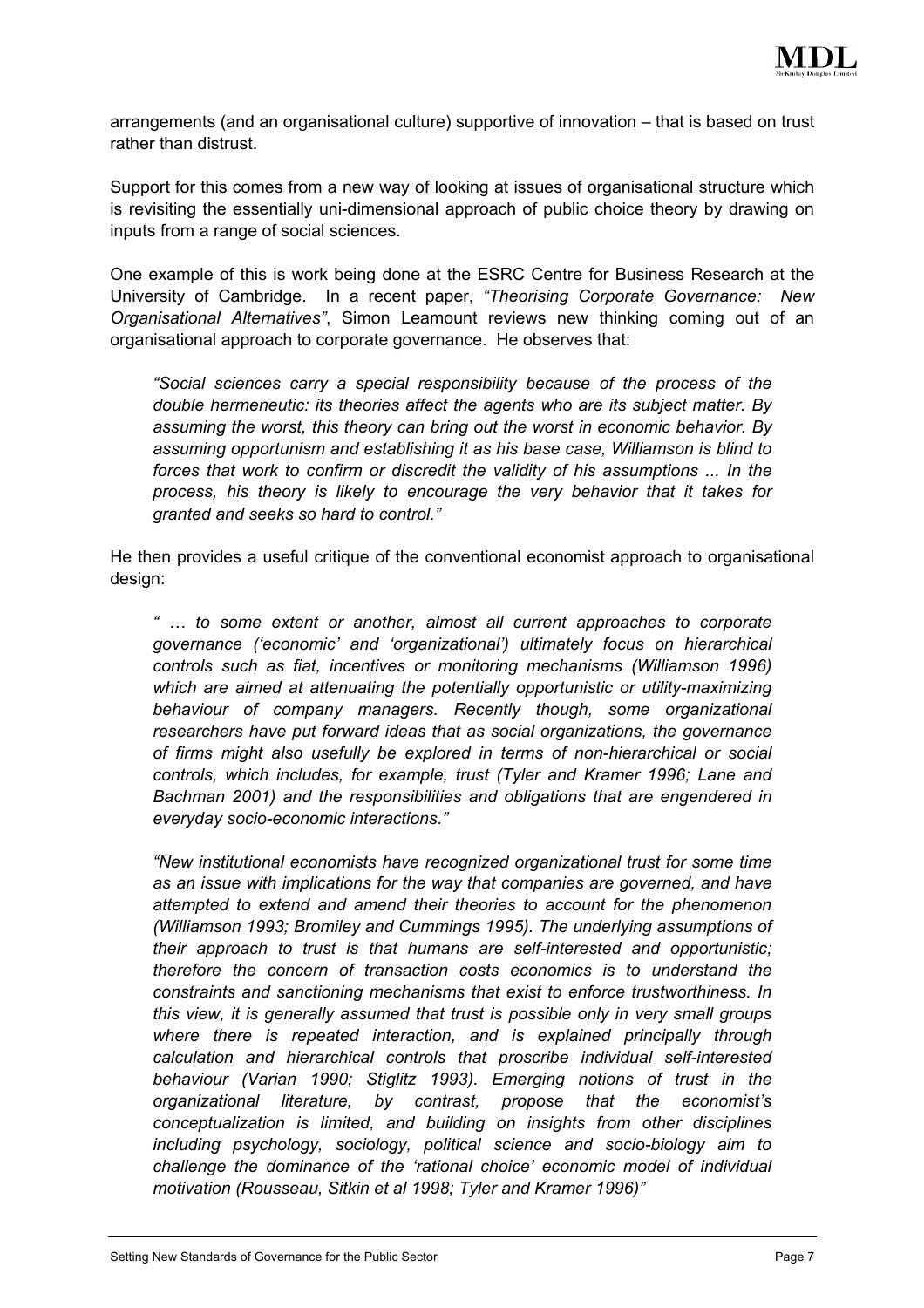

Research of the type being undertaken at the Centre for Business Research at the University of Cambridge, at INSEAD in France and at the Danish Research Unit for Industrial Dynamics at the Copenhagen Business School invites a significant reappraisal of the way corporate governance has developed in recent years. It is particularly timely as governments respond to perceived failures in corporate governance in both the private and public sectors. Currently:

- $\blacktriangleright$ The United States Government is implementing the Sarbanes-Oxley Act, its legislative response to Enron and other scandals. CEOs and CFOs now have to certify the correctness of their financial statements. From September of this year they will be required to certify the adequacy of the company's internal controls and the company's auditors will also have to attest to their adequacy.
- $\blacktriangleright$ In the United Kingdom, the government has welcomed the Higgs Report (commissioned by the Secretary of State for Trade and Industry) which proposes a strengthening of the role of independent directors in the boards of listed companies including a new definition of "independent director" and a requirement that at least half the members of a board meet the new test as would all members of the audit and remuneration committees and a majority of the nomination committee. Although currently legislation is not intended as a backup to the Higgs recommendations, there is a clear message that the UK Government expects these new standards to be taken as a benchmark.
- $\blacktriangleright$ The New Zealand Government is in the middle of its Review of the Centre, which includes potentially major changes in governance of Crown entities as well as for core government departments.

In one sense, all of this activity can be seen as a variation on the theme of the "knee jerk response". We have a problem, it looks as though the governance wasn't working effectively, so we need to tighten our governance requirements. The question we need to ask is whether all this is actually addressing the right problem. For example, if this paper were mainly about private sector governance, we would be looking at quite strong critiques of the idea of the "independent director" as necessarily the solution, at the impact of incentive schemes, at the role of institutional shareholders, and how (or whether it is possible) to inculcate a strong sense of business ethics in corporate leaders. We need to recognise that simply piling compliance cost on top of compliance cost may not be the best or only solution.

Obviously, rules do matter. Control and reporting systems are important, and it is essential that they convey quality information to people who need it. Equally important is the way in which we structure governing bodies.

My concern is that we need also to have regard to the underlying culture that informs what we do. As the Canadian paper on NGO governance cited above notes, values are central. As the Australian Auditor General emphasised, one of the things that matters in public sector organisations is the "tone at the top".

Ironically, with a government that has shown a strong antithesis to its predecessors' enthusiasm for a market-based approach, we still approach matters of public sector governance squarely within the principles of public choice theory as applied in the days of the Lange/Douglas Labour Government. Although we have moved structurally to create forms that look as though they provide a substantial degree of autonomy, we have done so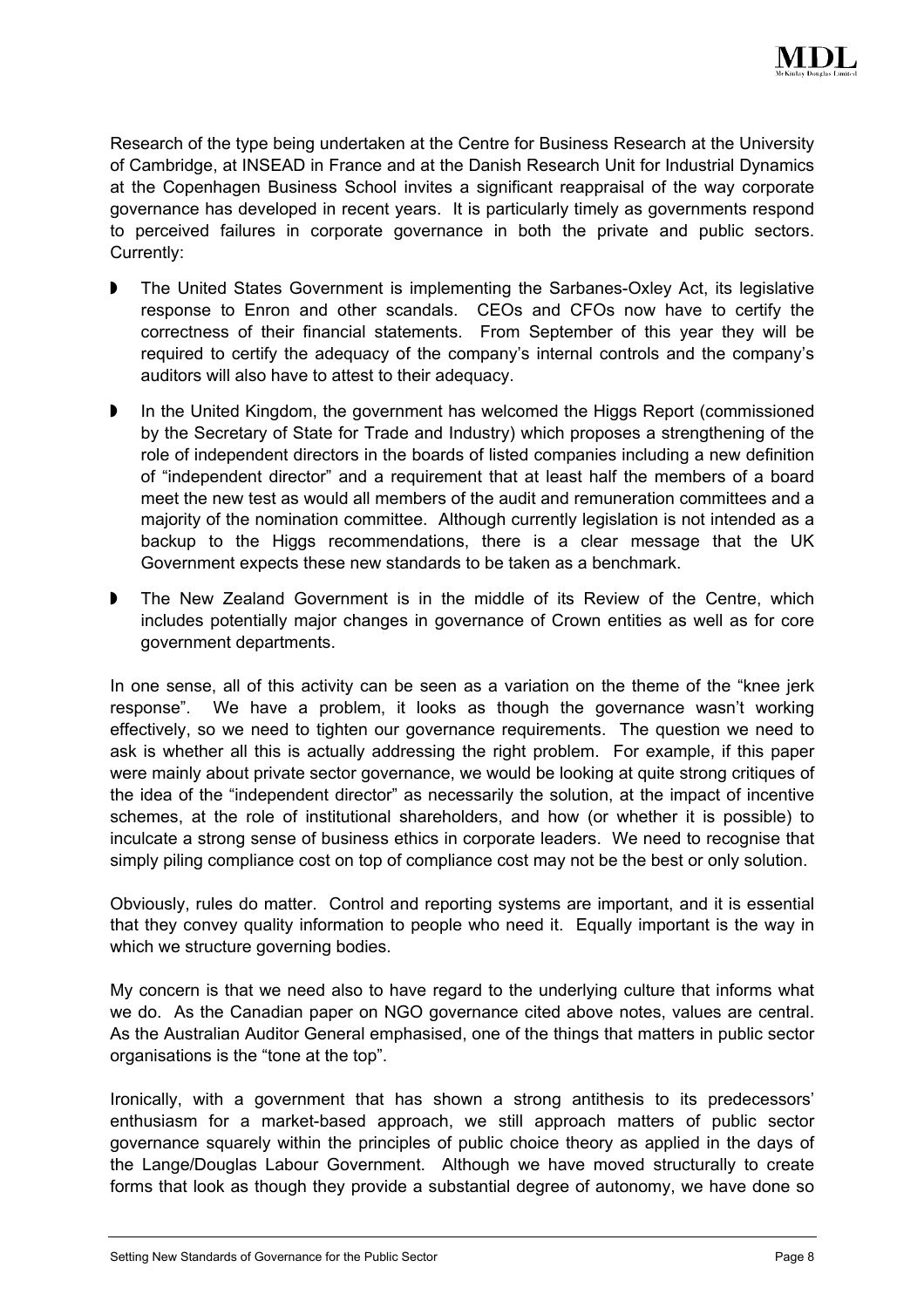

within an accountability framework whose underlying premise is one of distrust. We appear also to have created a strong imbalance between the purchase and ownership interests of the Crown. In relative terms, the purchase interest reigns supreme, with the governance interest – for example in the long-term capability of its organisations or in a "whole of government" approach – largely suppressed. One obvious consequence of this is the growing problem of capability in the public sector. Typically, the government's purchase role operates to minimise the potential for investment in capability development and government agencies, all too often, see recruiting from another agency as their "first best" means of increasing their own capability.

Of perhaps greatest concern, whether it is within core government departments themselves, in Crown entities, or in trusts and NGOs that may be contracted by the Crown, we face an unresolved conflict between our accountability culture and the conditions that promote innovative and dynamic management. I return to this theme later in this paper and close this part by suggesting that the issue is not so much one of tightening controls as one of realigning controls with the objectives the government is now setting for the public sector.

# **TRACKING EXPENDITURE AND FUNDING – ISSUES RELATING TO NGOS AND TRUSTS**

In this section I want to be comparatively brief, simply highlighting what seem to me to be some key issues, namely:

- Capability.
- $\blacktriangleright$ What do we mean by public money?
- Accountability

# **Capability**

This is a crucial issue. As government places more and more weight on working through arm's length entities of various kinds, so it needs to pay more attention to capability. It is not sufficient to have very well specified requirements around the purchase side. It is also necessary to consider the capability of the arm's length entities through which government, or government entities, seek to pursue the outcomes they want. Specifically, do those entities have the governance capability needed to oversee the effective delivery of the services for which they are contracted?

In this respect, it is important to remember that purchase monitoring and accountability is essentially after the event. Prospective monitoring and accountability, which is what is really needed to ensure that an organisation is well steered, concentrating on the right things and putting the right resources in place, is the role of the governance body.

The experience of Child, Youth and Family and the Ministry of Health with Te Hau Ora O Te Taitokerau is instructive. It is clear with hindsight (and from reports I have read, should have been clear with foresight) that the board of this trust lacked the understanding of good governance, and the processes needed to support it, required to discharge their role. There has been much public criticism of them. In their defence, the question can be asked what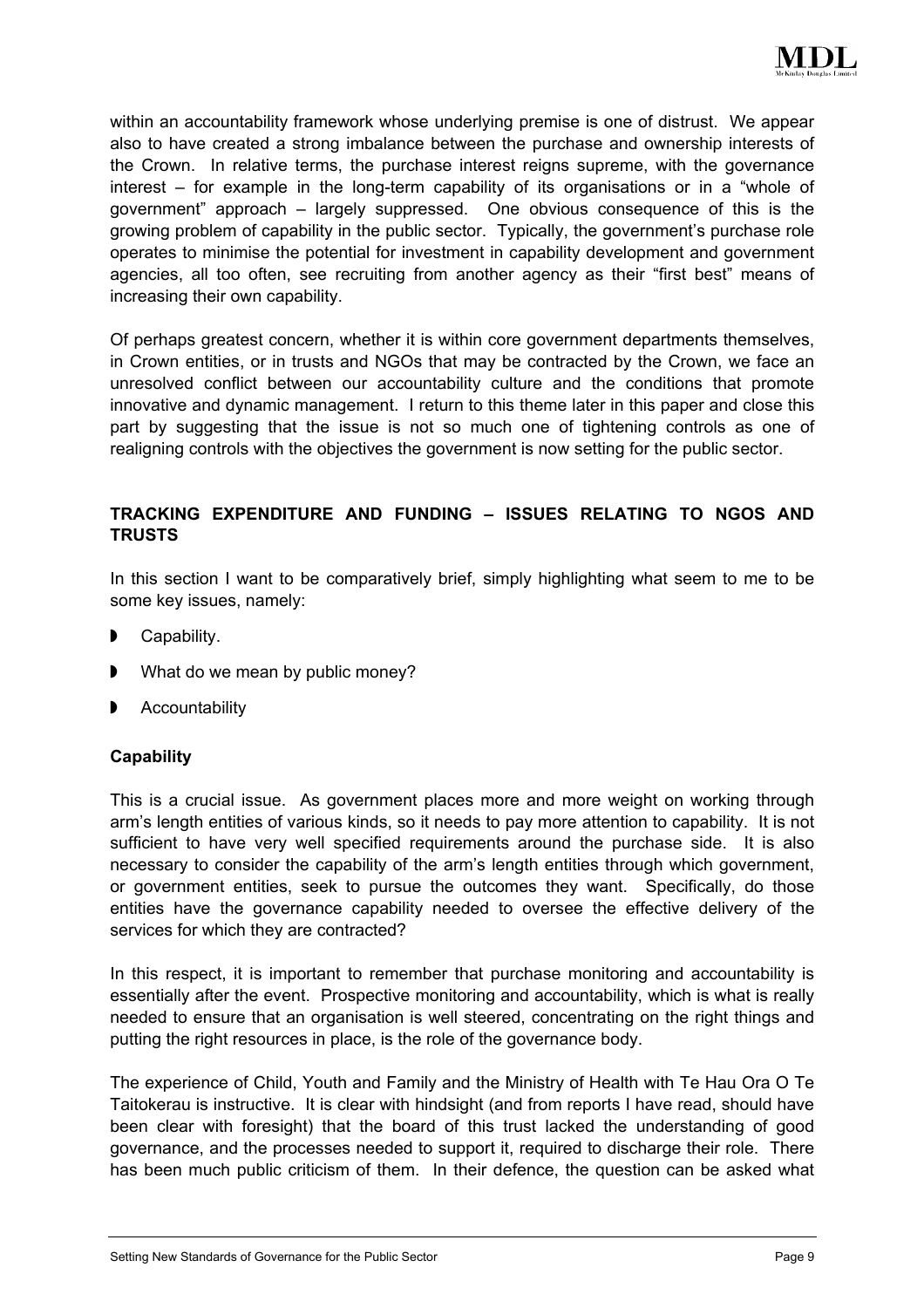

was government and its agencies expecting in passing over such significant responsibilities without either providing the board with the support it so clearly needed or ensuring that would be available?

My concern is that this may not be an isolated instance. With the emphasis now coming through on devolution, the demands on governance skills, in a society that is manifestly short of them, will increase dramatically. It is simply counterproductive to government's own objectives to proceed on the assumption that there will be good people available, often at a voluntary or highly discounted rate, to carry out the critical role of governance. Government needs to revisit this issue and ensure that it invests appropriately both in training and support, and in remuneration.

## **What Do We Mean By Public Money?**

The example I want to use here is the recent public fracas surrounding certain expenditures claimed to have been made by the Pipi Foundation, an educational trust associated with the ACT MP Donna Awatere Huata. Well nigh universally, these expenditures were attacked as a misuse of public monies. From my perspective, that looks like a fundamental misunderstanding of the issue.

The Pipi Foundation was contracted to the Ministry of Education to deliver educational programmes. I have not seen the documents involved but assume that the Ministry of Education took the trouble to specify the outputs it required. The monies paid to the Foundation, provided that it had delivered the contracted outputs, became the money of the Foundation and ceased to be public monies.

It may be that the claimed expenditures took place and were unwise or improper. Provided that the contracted outputs were actually delivered, then no misapplication of public money was involved. Instead, the question of inappropriate or unwise expenditure is one of whether the expenditure was consistent with the purpose and objectives of the trust and whether the decision to undertake that expenditure was made through an acceptable due process within the trust structure – essentially a matter for the Attorney General in her role as the one public official who has the power to call charitable trusts to account.

A possible response to this analysis is that it is somewhat hair splitting – that surely the whole purpose of the Pipi Foundation was to deliver services to improve the reading skills of school children and that, in the broad sense, therefore all of its assets were public and should have been dealt with accordingly. In terms of broad public perception, that may be a fair criticism. In terms of addressing the issues, it would miss the point. If the Foundation had diverted monies from delivering the required outputs to apparently low priority expenditure for the benefit of trustees, then that would be a misuse of public money and remedies would arise at least under the contract with the Ministry and possibly through other means. If the Foundation had met its contractual commitments, then we are looking at a very different set of issues – the quality of governance and the mission (and incentives) of the organisation itself. It is important to distinguish the two.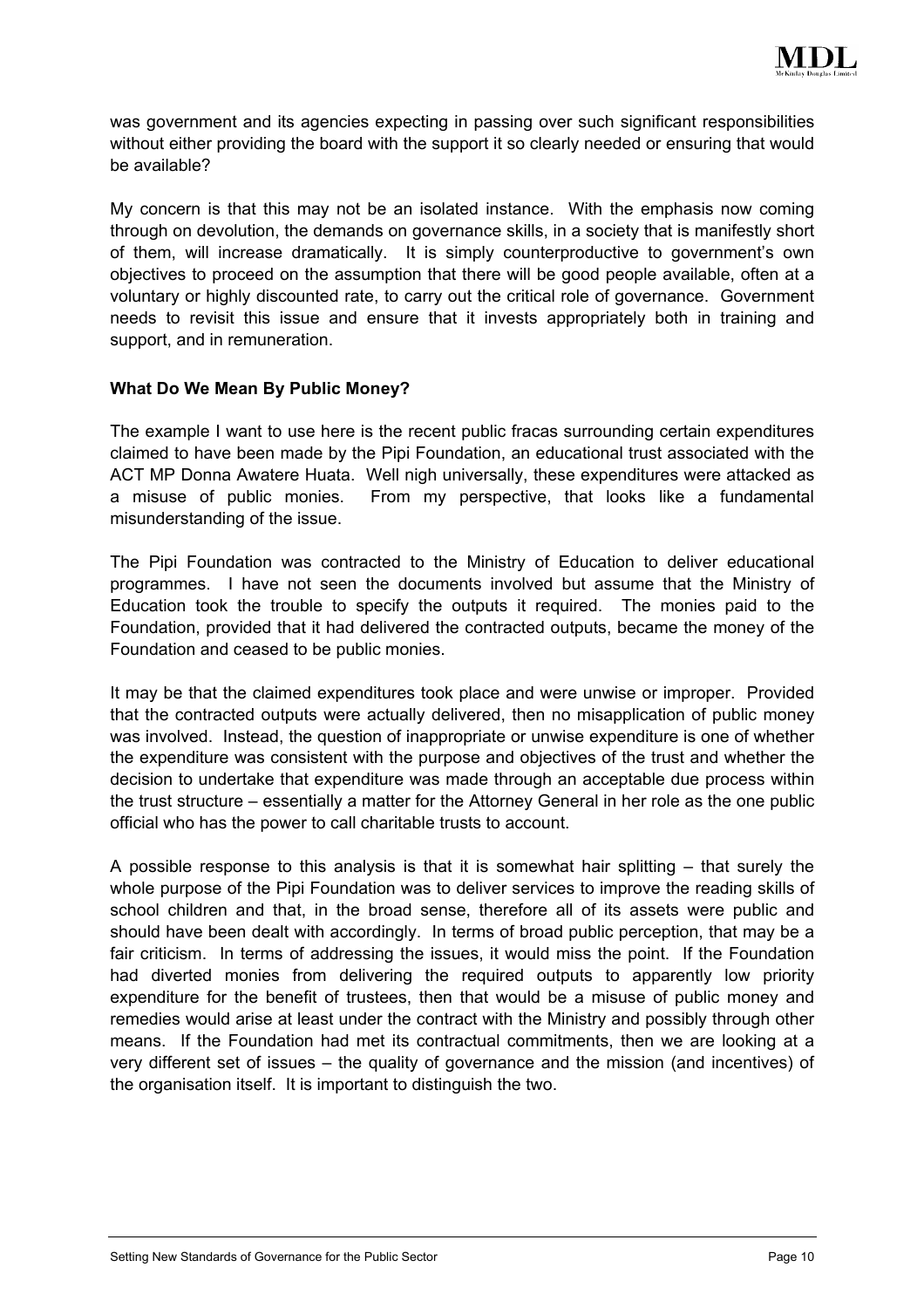

## **Accountability**

We have an extraordinarily disparate and inconsistent approach to accountability for organisations that spend public money or deliver services at a regional or local level.

Under the Local Government Act 2002, councils now face very detailed accountability requirements, both prospective and retrospective. Councils are now required to:

- $\blacktriangleright$ Base their forward planning on identified community outcomes.
- $\blacktriangleright$ In the course of decision-making in relation to a matter, give consideration to the views and preferences of persons likely to be affected by or have an interest in the matter and to do so at each of four stages: when the problems and objectives are defined; when the reasonably practical options for achieving an objective are identified; when those options are assessed and proposals developed; and when those proposals are adopted.

Other organisations, whose decisions may have at least as significant an impact on communities face very differing requirements:

- $\blacktriangleright$ Gaming trusts, which collectively are now the single largest source of discretionary funding in New Zealand's communities, face no obligation to allow any community input into determining their objectives, their distribution policies or in monitoring the effectiveness of what they do.
- $\blacktriangleright$ Community trusts (ex Trustbank) and energy trusts between them hold very substantial community wealth. The totals are hard to estimate but would be at least in the range \$5 billion to \$7 billion. Community trusts face no prospective accountability requirements. Retrospectively, they are simply required to publish audited accounts and lists of donations. The community has no right to be involved in determining the purposes for which those trusts apply their income or capital (although it should be noted that, in practice, community trusts are increasingly recognising the importance of engaging with their communities). Energy trusts, as a matter of law, are private trusts. Most (but not all) are elected but under a mandate that must be seen as relatively weak given the lack of public information – they are simply required to produce audited annual accounts.
- $\blacksquare$ There are no standards regarding public accountability of the many trusts and other NGOs that now play an increasingly significant part in service delivery within their communities – other than the accountability requirements embedded in their purchase contracts with their government funder(s).

# **REFORMING THE PUBLIC SECTOR – HOW RECENT REFORMS HAVE IMPACTED THE NEED FOR GREATER GOVERNANCE AND CONTROL OF FUNDING AND PERFORMANCE**

This is a conference topic in itself. As I noted in the introduction, this section will deal primarily with local government.

The Local Government Act 2002 is a very misunderstood piece of legislation. Most people outside local government believe that, as a result of its passing, we have moved from a situation in which local government was controlled by a highly prescriptive piece of legislation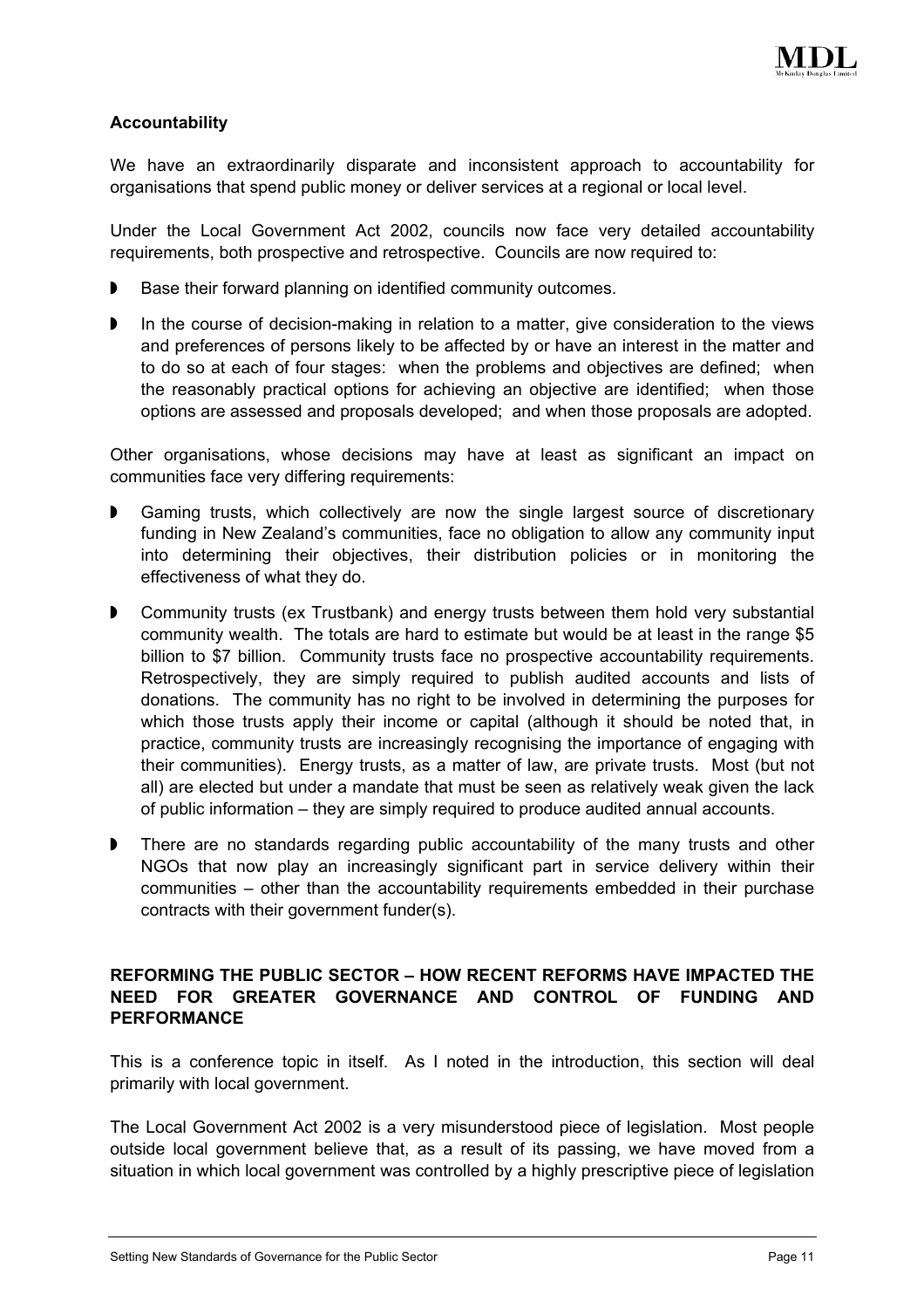

to one under which it has "powers of general competence" – the legal ability to do virtually whatever it wishes.

This widespread view is wrong both as regards the previous Act and the present Act. Large parts of the previous Act were indeed quite prescriptive. However, that Act also contained one very important part that was virtually the equivalent of a power of general competence for a local authority to undertake or fund almost any kind of activity it wished *"to maintain and promote the general well-being of the public"* and *"encourage the development of such services, facilities, amenities and programmes as it considers necessary to provide for the recreation, amusement, and instruction of the public, and the provision or improvement or development or maintenance of amenities for the public".*

The new Act, although cast in terms of powers of general competence, in some major respects is far more restrictive. A primary example is that councils are forbidden either to privatise water or wastewater services or use them as security for borrowing. Coupled with this are restrictions on contracting out management that are so tight as to be well nigh a ban on doing so. These provisions are a contrast with previous legislation under which councils had wide ranging discretion to engage the private sector in water and wastewater services.

More importantly, the new Act reflects a different view of the purpose of local government and the role of individual councils. Essentially, local authorities now have a statutory responsibility to *"enable democratic local decision-making and action by, and on behalf of, communities and to promote the social, economic, environmental and cultural well-being of communities, in the present and for the future".*

The new Act reflects what appears to be a quite ambivalent approach by central government to local government. One the one hand, central government now clearly sees local government as an essential partner in pursuing the major social and economic outcomes government itself wishes to realise. On the other hand, it seems to reflect a profound distrust of local government. This appears not just from specific prohibitions such as those dealing with water and wastewater services, but also in the quite extraordinarily detailed and prescriptive accountability and reporting requirements.

Finally, and perhaps most importantly, the Act significantly enhances the importance of regional councils. Under previous legislation they were largely restricted to environmental management and regulatory activities. Under the new Act they have the same broad range of responsibilities as territorial local authorities. It is this particular reform that has the greatest implications for governance and the way in which services are delivered.

Most major social services have a local, a regional, a national and an international perspective to them. This includes things like economic development, health, social welfare, housing and education. A review of recent research and practice in each of these areas suggests that, increasingly, the most important of these dimensions is the regional one, as typically it is at the regional level that the great majority of impacts are internalised.

What this highlights is the importance of connectivity at a regional level – between central government agencies and instruments of regional governance, the most important of which will increasingly be the regional council.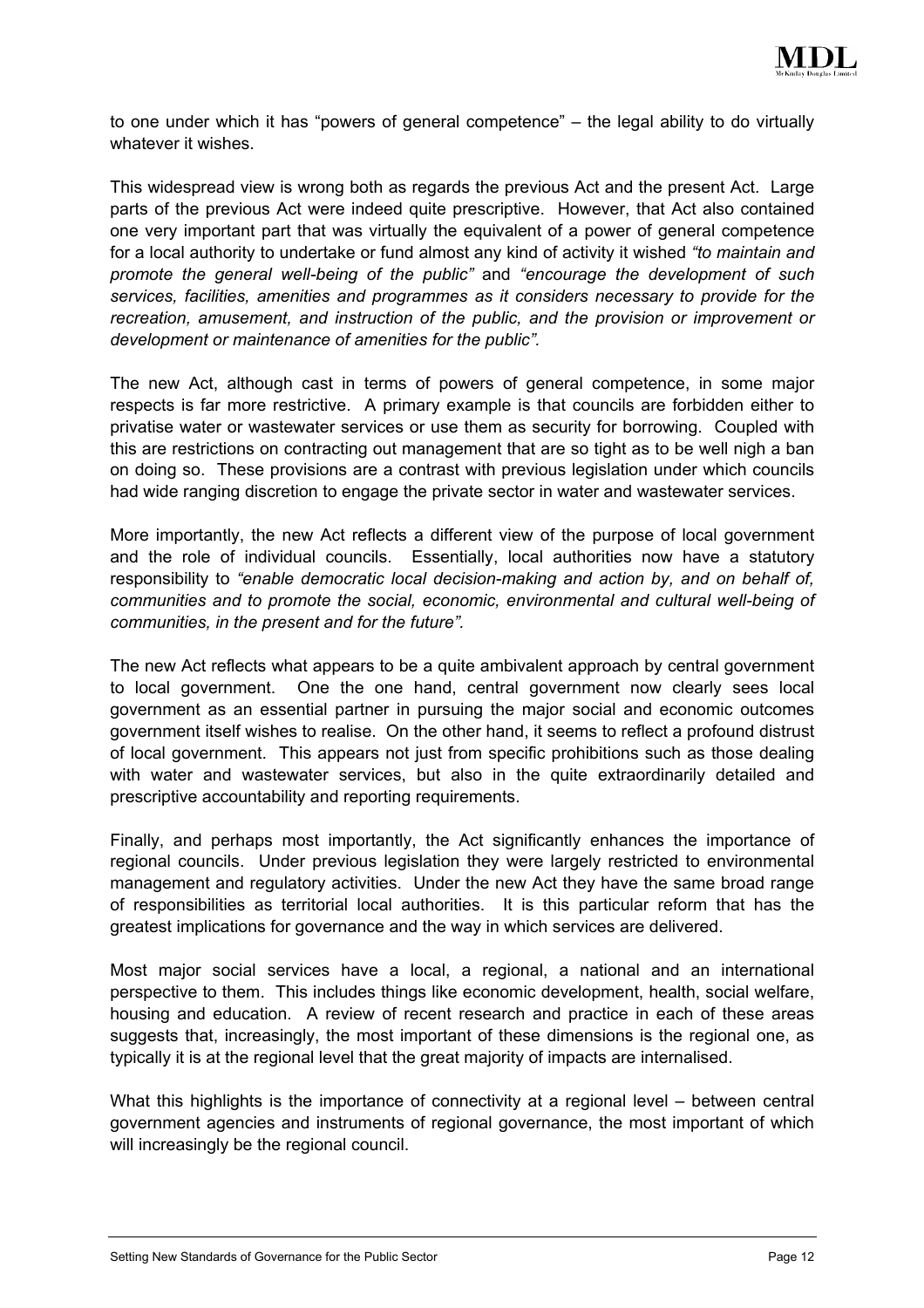

What this suggests is that the major response need in terms of governance is how to develop the institutions for regional level collaboration between central government and regional governance. Establishing the first regional network of agencies is a current priority for the Review of the Centre. It will need to include clarity on matters such as:

- $\blacktriangleright$ Central government/regional governance collaboration and partnership.
- Funding.
- $\blacktriangleright$ Defining requirements for performance, recognising that regional councils will be driven by the Local Government Act emphasis on basing their planning on identified community priorities.

This will be the major challenge. Other issues of improving governance such as building the capability of the core public service and the culture of a collaborative sector will also remain important. All in all, a time of continuing major change in public sector governance, hopefully based on a clear understanding of the objectives the process is intended to serve and the values that should inform it.

## **DIFFERENTIATING BETWEEN MINISTERIAL, BOARD, STAKEHOLDER AND SENIOR OFFICER ACCOUNTABILITY FOR KEY OUTCOMES**

Outcome responsibility has been a sensitive issue in the New Zealand public sector. The original concept of the Public Finance Act 1989 was that ministers would be responsible for outcomes and that the role of public servants was to deliver outputs, purchased by the minister to achieve his or her outcomes.

That was a model that quickly ran into difficulty. Ministers showed a reluctance to be held accountable for outcomes, partly for political reasons (not wanting to be pinned down too closely) and partly for the quite sensible reason that ministers were aware that much of what contributed to the delivery of outcomes was undertaken not by themselves but by public servants or others, often operating with a degree of discretion that the minister could not effectively control.

Treasury, for its part, took the view that it was not appropriate to hold public servants accountable for outcomes. One reason amongst others was that outcomes were seen as being multi-causal, thus making it difficult to establish a clear accountability linkage.

During that period, my firm became closely involved on behalf of one central government department which took the view that it should have a measure of outcome accountability – partly because of the particular tasks being set for it by government. In advising that department on its options, we looked at practice elsewhere and found that, despite the difficulty of the debate in New Zealand, there were parts of the world where common sense seemed to have prevailed.

We were particularly attracted to an approach put forward by the Auditor General of Canada and the Treasury Board Secretariat looking at public sector accountability. Their reasonable approach was that public servants did influence outcomes in a number of different ways, depending on the circumstances of the particular programme or programmes they were involved with, and that they ought to be held accountable accordingly. In their advisory role,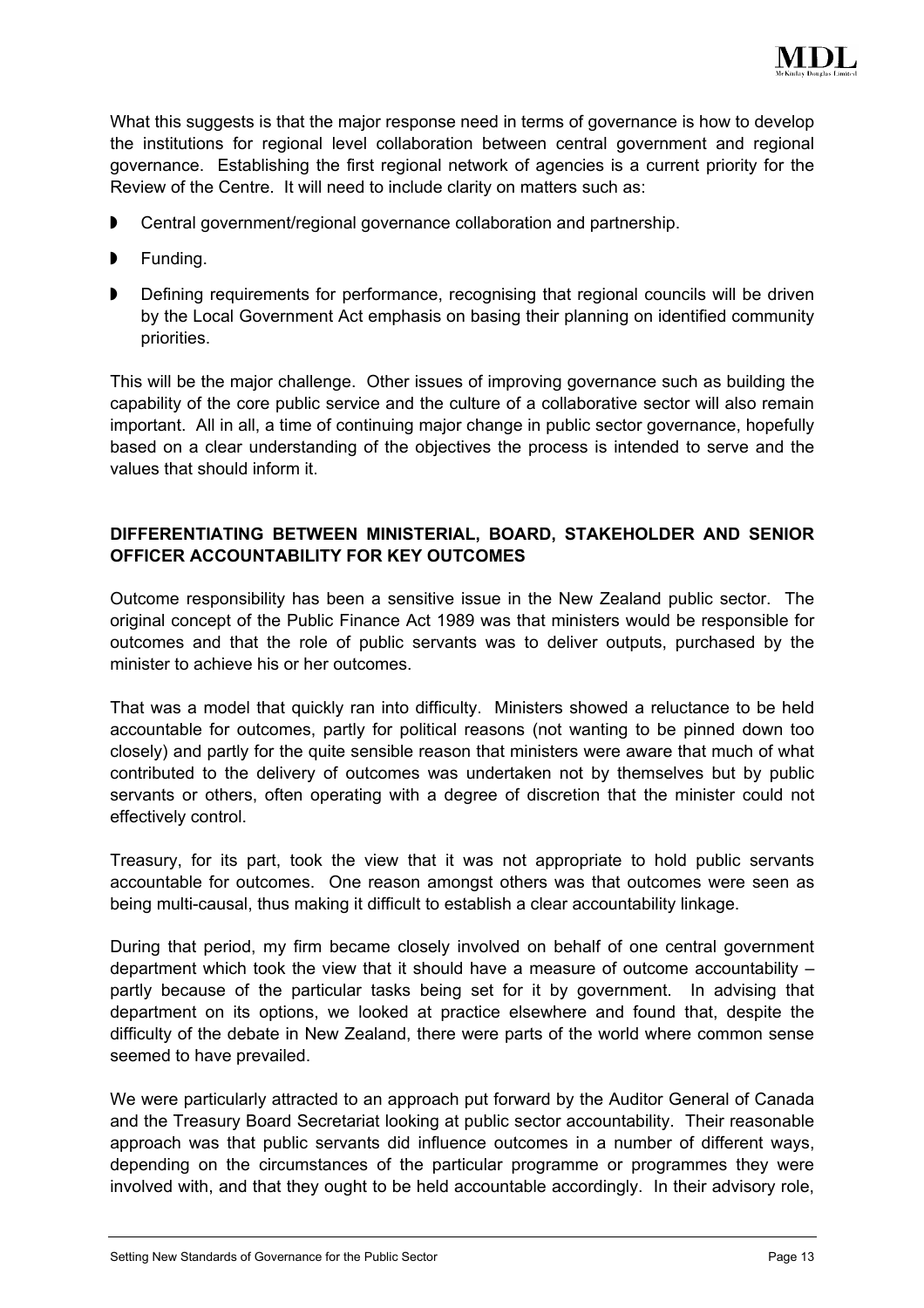

public servants could play a major influence in a minister's or ministers' decision on what outcomes they should seek to pursue and in advising the minister or ministers what outputs ought to be purchased for that purpose. Often, they would also have a very major impact on outcomes in the way in which they actually delivered services. Income support is an obvious example – how does the public servant at the counter treat the applicant for a benefit – in exercise of the discretion that, increasingly under a case management approach, is held at the counter.

Sensibly, the Canadians decided that although the principal outcome responsibility remained with ministers, public servants should be held accountable for:

- $\blacktriangleright$ The quality and relevance of the advice that they gave in the selection both of outcomes and of the means used to achieve them.
- $\blacktriangleright$ The impact of the way in which they delivered services on the achievement of government's outcomes.

The Canadians also concluded that, although it was ministers who remained accountable to parliament for outcomes, public servants should be answerable to parliament, not for the outcomes themselves but for the advice they have given ministers.

The New Zealand public sector seems, largely, to have got beyond the difficulties of the 1990s. Now, instead of taking the view that public servants have no outcome responsibility, we have shifted to recognising intervention logic as a key component in public sector policy formulation. This is the purely common sense view that, if an official cannot explain why he or she thinks that a particular policy initiative is appropriate to deliver a particular set of outcomes, and cannot explain how you might recognise progress towards those outcomes as the initiative unfolds, then perhaps the policy ought not be adopted.

New Zealand's public sector, though, has real difficulties ahead of it in dealing with the different accountabilities of ministers, boards, stakeholders and senior officers. In recent times my firm has been required to look quite closely at the governance and accountability of Crown Research Institutes (CRIs), especially in the context of the present government's growth and innovation framework.

There is a clear expectation that CRIs will play a central part in a research and development driven growth strategy for the New Zealand economy. CRIs are responsible for a major part of New Zealand's publicly delivered research and development activity. They employ – and often provide the only or the principal career option for - much of New Zealand's scientific talent.

Structurally, they operate as companies under a statute that requires them to undertake research for the benefit of New Zealand but also requires them to maintain financial viability which is defined as *"the activities of the Crown Research Institute generate, on the basis of generally accepted accounting principles, an adequate rate of return on shareholders' funds".*

Strictly speaking, that statutory requirement is one that obliges CRIs to generate a marketdetermined rate of return on investment within each reporting period. That is easiest done when producing relatively predictable outputs that are sold into relatively predictable markets. In the research environment, that requirement applies best to commercial consultancy –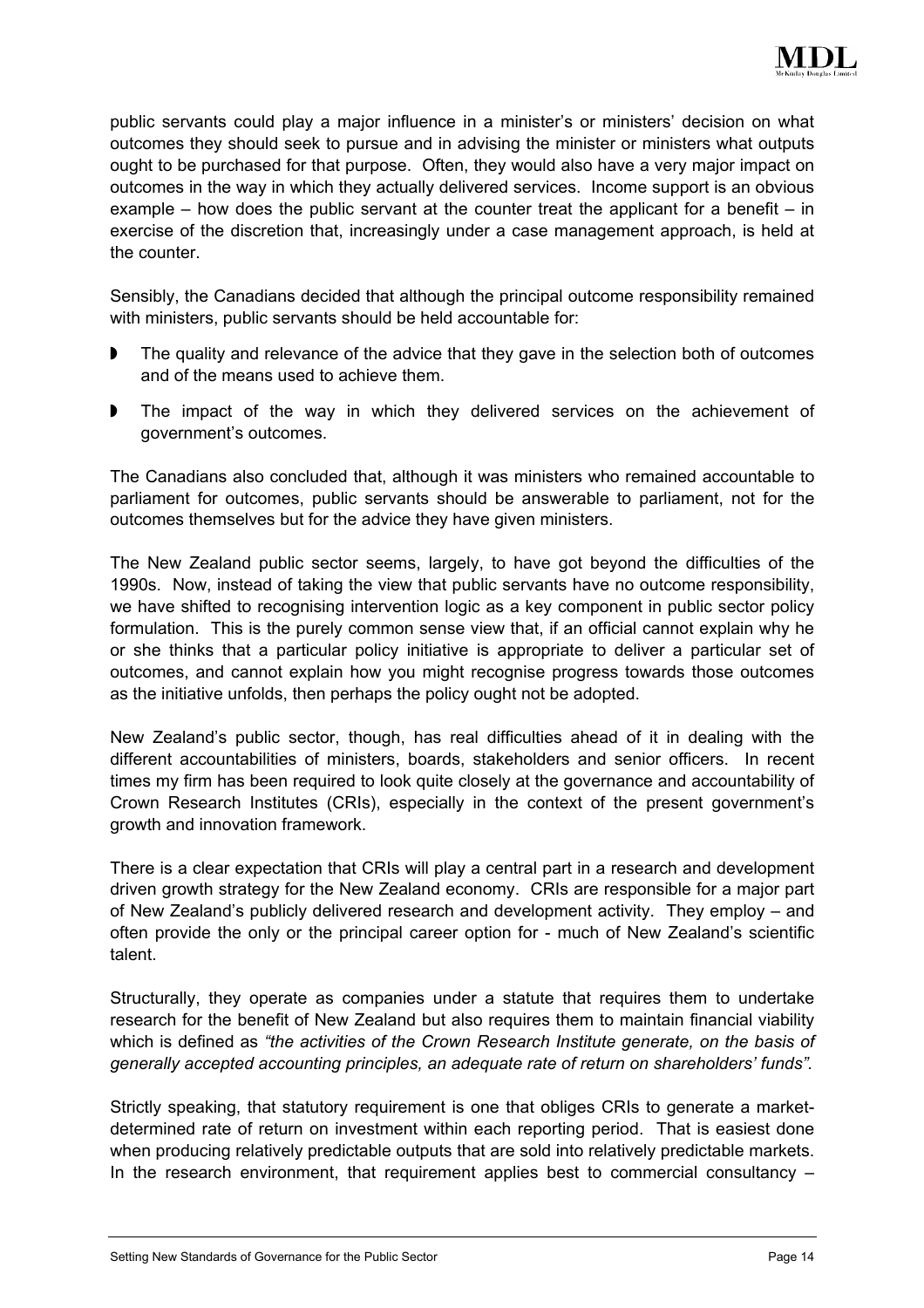

product development, materials testing, etc. CRIs, operating with an expectation of innovation, need a different imperative. Consider the following extract from a recent INSEAD working paper *"The Theory of Innovative Enterprise"*. Its author has this to say of resource allocation in the innovative enterprise:

*"Innovative resource allocation is strategic and, therefore, interpretative and experiential, so decision-makers must have control of resources if they are to commit them to a developmental process in accordance with their evaluation of the problems and possibilities of alternative learning strategies. They also require control to keep resources committed to the innovative strategy until the learning process has generated the higher quality, lower cost products that enable the investment strategy to reap returns. Thus, inherent in the process of innovation, in the need to commit resources to undertake it and the uncertainty of returns from innovative investments, is a need for control of resources by the decisionmakers who shape the innovative process."*

For CRIs, the tension is compounded by the way in which they receive funding. CRI boards, typically, will develop a strategic plan and business plan at a "whole of organisation" level. They are not, however, free to allocate resources to support that business plan. Instead, a significant portion of funding (still, on average, around 50% of total revenue) comes from the Foundation for Research, Science and Technology (FRST) which will make its own judgements regarding the appropriateness of particular CRI projects or programmes. The practical effect is to remove from the CRI board the responsibility for delivering on the strategic plan and transfer it to a series of FRST reference groups whose focus is on part of the CRI's work and resource only, and which typically will have little understanding of the organisational impacts of decision-making.

This includes the impact on capability, probably the key reason why governments retain ownership of CRIs. Successive reflections on why government owns CRIs have each led to the conclusion that the real reason is to maintain a critical mass of scientific skill, and yet the means we have chosen for funding CRIs is almost deliberately structured so that the impact on capability cannot be taken into account. As a consequence, there is increasing evidence that capability within CRIs is under threat.

Against that background, let me look briefly at each of the four accountability dimensions, drawing some general lessons for the public sector.

## **Ministerial**

The minister's roles include appointment of the board and signalling to that board government's expectations of its performance – through letters of expectation, the statement of corporate intent process, and other instruments available to the minister.

The board appointment process, as currently managed, does not appear consistent with government's expectations that CRIs should play a central role in research driven economic growth (something which may need to include CRIs playing a significant role in commercialisation of the research they undertake). There is little evidence that boards are appointed to ensure that CRIs have, consistently, the quality and capability of leadership they need. There are concerns in the sector that, too often, CRIs are seen as an opportunity to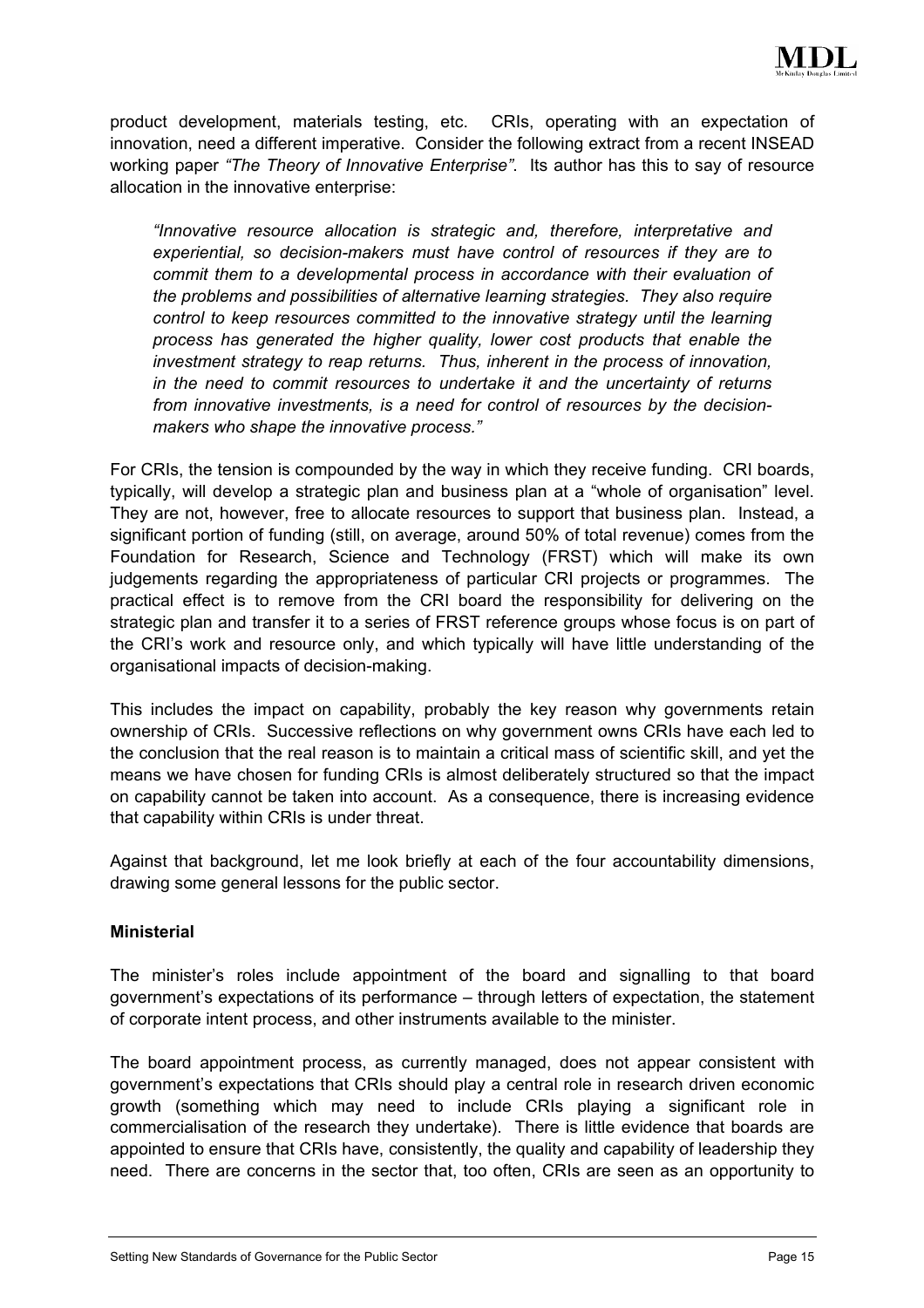

give new directors experience or to satisfy government's concerns for ethnic, geographic or gender balance.

Innovation is inherently an multi-year process but ministerial levers for signalling to boards what is required of them are still driven by a short-term focus – including, recently, a requirement for CRIs to pay dividends almost regardless of the impact on their requirements for investment.

The generic lessons are:

- $\blacktriangleright$ Appointments of directors to government controlled entities should first and foremost be focused on the contribution those people can make to achieving government's objectives for the entities. Directorates are not sinecures to be used in satisfying concerns about political balance, representation or the like. Especially in companies that are operating in highly challenging environments – as CRIs do – government risks seriously compromising its objectives unless it ensures that the best possible people are put in those positions and treated in a way that makes it clear to them how significant the role is. (The custom of discounting public sector director's fees to recognise an element of "public service" may have a superficial appeal on grounds of equity or political acceptability. It risks, however, downgrading the role of the director and his or her input in a way that carries very substantial costs with it.)
- $\blacktriangleright$ Government entities should be tasked by ministers, and performance measured, not on a procrustean 12-month principle, but over a cycle that reflects the dynamics of the business that the government entity is in. For a multi-year business such as innovation, tasking and performance measurement should be on a multi-year basis.

## **Board**

We need to remember the role of the board of directors when considering what their accountability should be. Whether it is the private sector role of being stewards of assets focused on adding value, the state sector role of exercising ultimate authority within an organisation – the "tone at the top" - or the voluntary/community role of achieving desired results and achieving them in the right way, we need to recognise the central role of the board. It requires:

- $\blacktriangleright$ That the board itself is a capable board – made up of people with the right combination of skills, experience, personal qualities and standing to provide the leadership required.
- $\blacktriangleright$ That the board has the discretion, within the framework set by government, to exercise its skills and experience.

This is particularly the case for boards such as those of CRIs, but also of other Crown entities (especially in the education sector) that operate within a purchase framework. With New Zealand's strong emphasis on what I term an accountability culture (by which I mean a culture of distrust leading to rule specification designed to constrain conduct), there is a very real risk of transferring key parts of board responsibility away from the board to the officials who drive the purchase process. This is certainly the case within CRIs. It is clearly an issue in much of the education sector – with strong constraints on the ways in which schools may go about undertaking their activity – but hopefully will be avoided in the tertiary sector.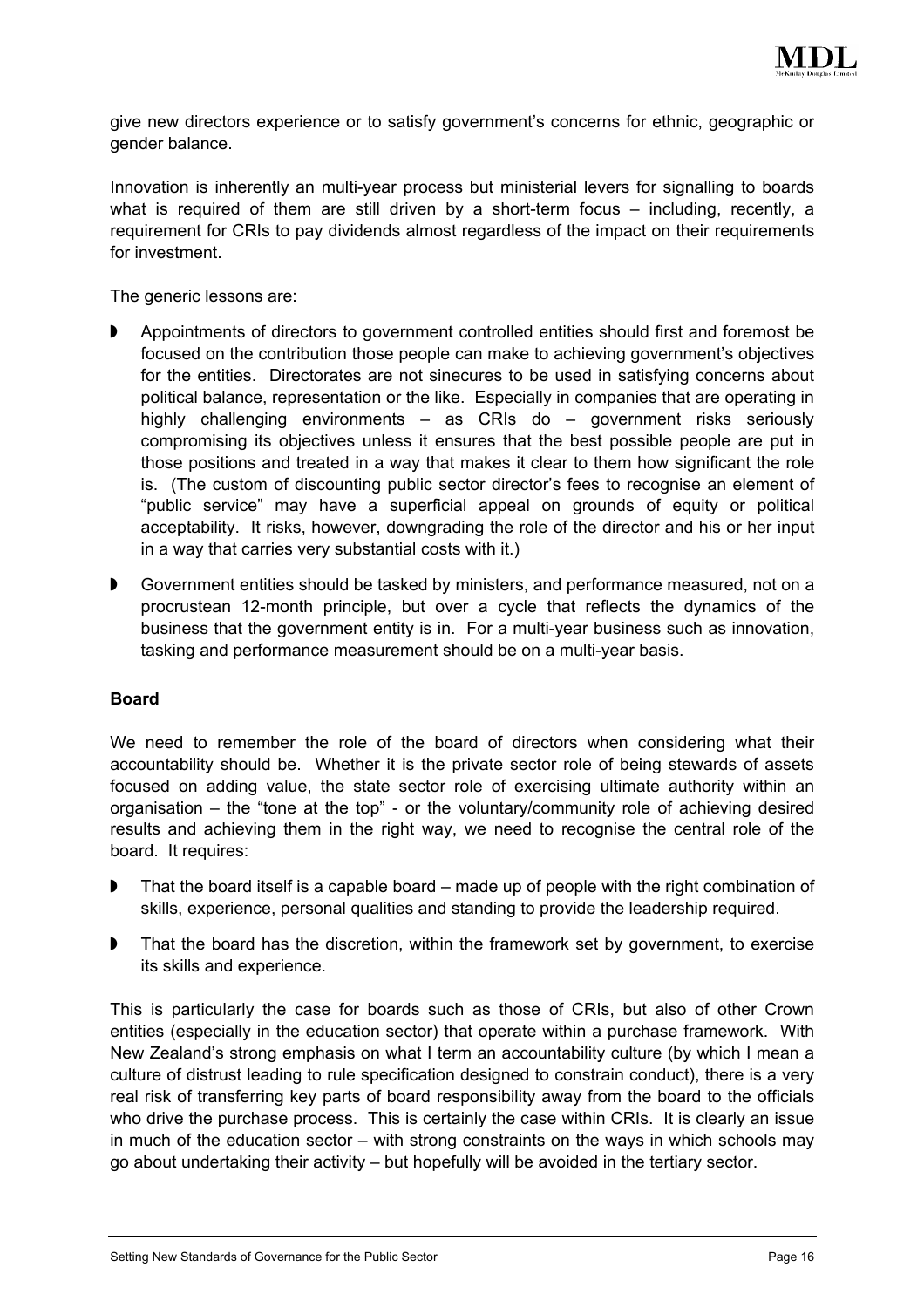

The generic lesson is that, currently, we operate an arm's length purchase process concentrating on outputs. We have an alternative available of taking a relational contracting approach, based on building up relationships of trust and understanding between purchaser and provider, a relationship that assumes a commonality of objectives. (Obviously somewhat different issues arise for entities such as SOEs, which generate a commercial income, but the principles of ensuring alignment between government's objectives for the organisation and the instruments of governance it employs remain the same.)

## **Stakeholders**

I am attracted to the concept of stakeholder accountability. Involving the people on whose behalf public sector activity is undertaken has a certain attractiveness about it, especially in a country under significant fiscal pressure.

Stakeholder accountability is really a way of responding intelligently to the fact that, in any democratic political process, inevitably interest groups will be demanding that government (or local government) give priority to their priorities – whether it is welfare for business, additional health care funding to provide elective surgery for older New Zealanders, increased resources for tertiary education, more investment in low income housing, or whatever.

Stakeholder accountability takes a different approach for vested interest groups of whatever kind. It is based on two assumptions:

- $\blacktriangleright$ Stakeholders do have valuable knowledge that can be used in making resource allocation decisions.
- $\blacktriangleright$ Stakeholders should carry some responsibility for decisions in areas of interest to them.

This requires a different approach from the current fashion for increased consultation. Stakeholder consultation and stakeholder accountability are two quite different things. Stakeholder consultation allows people to seek to influence a public process in their favour without any responsibility for the outcomes. To put it crudely, it allows them to try and influence the lolly scramble in their favour.

In contrast, stakeholder accountability is based on the premise that stakeholders should carry some of the consequences for the decisions resulting from their representations. Part of the purpose is to create processes of engagement through which stakeholders can understand that resources are, quite genuinely, limited and that additional government expenditure in one area inevitably means a combination of less in another and/or increased taxes. It is the process of making it clear there is no free lunch.

It is not a process to which we are accustomed. The closest example I have personally been aware of in New Zealand is some of the community health groups that operated under the former Central Regional Health Authority (CHG). CHGs were community groups used by the CRHA as a sounding board for the decisions it was taking in setting priorities for health care.

Of their very nature, CHGs represented a spectrum of health services consumers rather than a single interest group based on age, ethnicity, or medical condition. Before they were abolished (in those days we were increasingly focused on centralising decision-making), some of the CHGs had begun to get to grips with the central problem of social services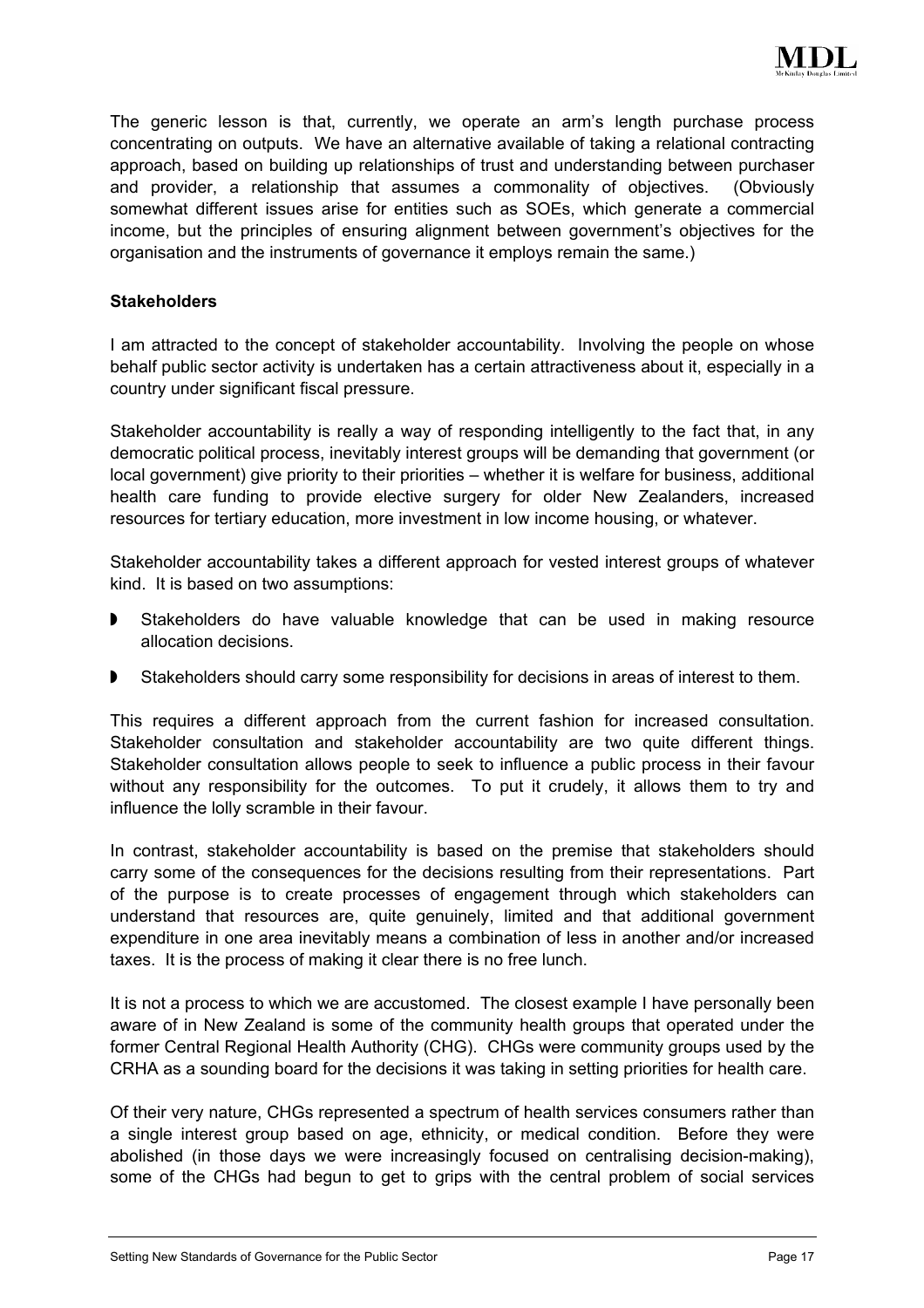

spending – how to make trade-offs within limited resources. In other words, they were showing signs of beginning to take responsibility for the consequences of the representations they were making.

We are a long way from any meaningful approach to stakeholder accountability but it is a concept that seems well worth pursuing – and one that is likely to become increasingly attractive to public officials as they wrestle with the alternative of ever increasing consultation with its incentives to pursue self-interest rather than the collective interest.

## **Senior Officers**

Here, accountability will vary depending on the nature of the public sector organisation within which the person is a "senior officer". Within entities structured on a corporate basis (most Crown entities, other arm's length public bodies), the accountabilities are the conventional ones of implementing the objectives set by the board. Rather than focus on that, I want to say a word about the "whole of government" component of senior officer accountability.

Several years ago I undertook a project for the Border Control Review Team, exploring the issue of agent/principal relationships within Border Control Services. Essentially, what I was looking at was the relationship between the Customs Department, in its border control activity, and those ministries and departments whose own outputs and outcomes were dependent on Border Control Services. As examples, these included:

- $\blacktriangleright$ The Ministry of Health, with its concern for the protection of public health.
- $\blacksquare$ The Ministry of Agriculture and Forestry, with biosecurity responsibilities.
- $\blacksquare$ The Immigration Department, with its interest that only those persons entitled to enter New Zealand actually did so.
- $\blacktriangleright$ The (now) Ministry of Economic Development, with its tariff responsibilities.
- $\blacktriangleright$ And about a score of other agencies.

Reflecting the quasi autonomous role of individual chief executives, some of these departments had been advising Customs that, in the relationship between them, they were the principal and Customs the agent, with the implication that Customs was required to do their bidding. Customs, for its part, was seeking within limited resources to balance the differing interests of all of those parts of government affected by the operation of Border Control.

The project was somewhat arcane in the sense of the theoretical underpinnings on which it drew, but relatively simple in terms of the outcome. What we had was a situation in which a series of government agencies was each arguing as though its interests and those of its minister should be the principal interest to which Customs responded. Applying an agent/principal approach to this led not, as those agencies had hoped, to the view that they should control Customs activities, but to the rather more sensible view that the principal was government and all of the parties, Customs and the ministries and departments with which it worked, were agents. To put it another way, the so-called "silo" approach was simply inappropriate.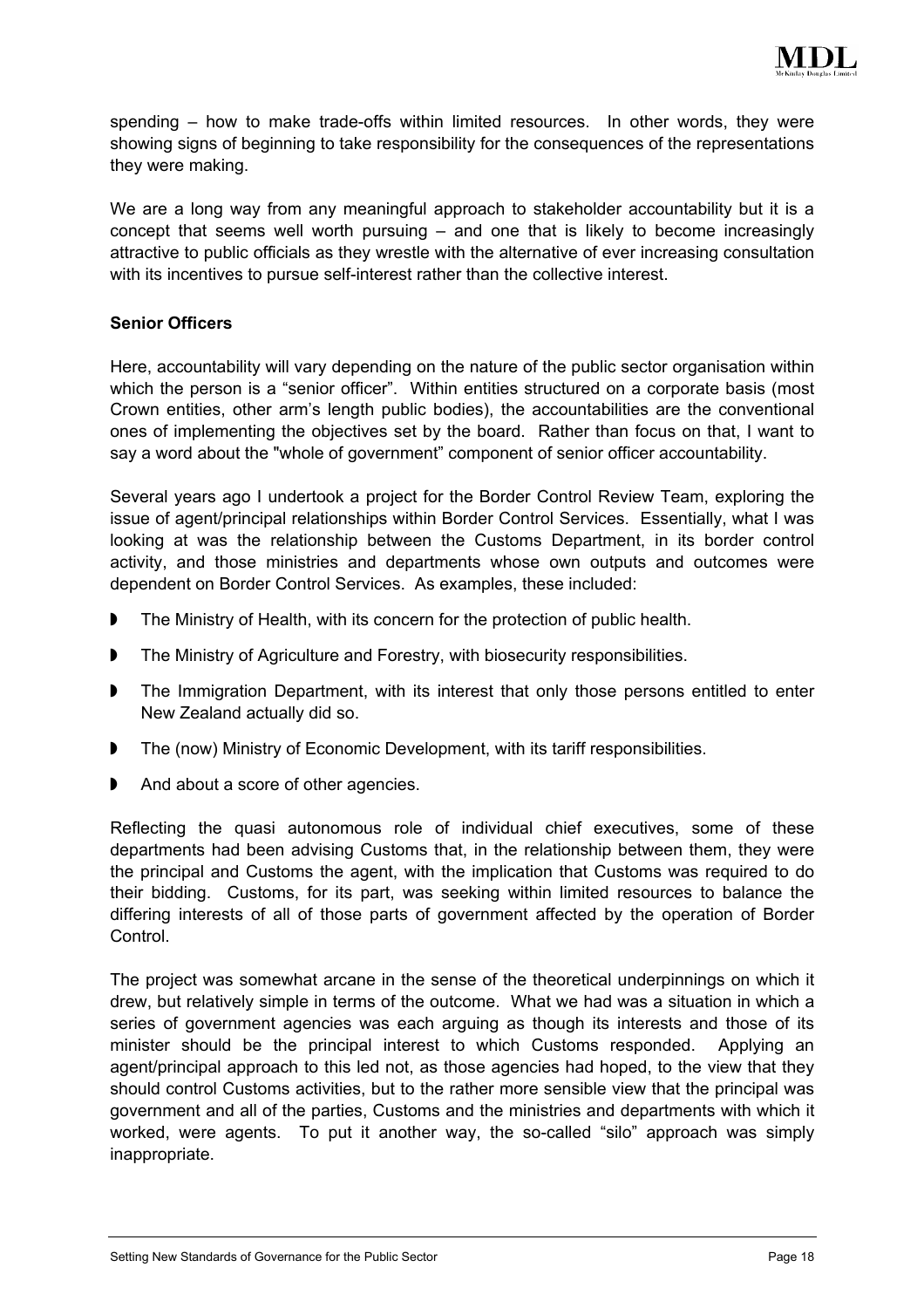

More recently, much rhetoric has been directed to the death of the silo. Personally, I had taken much encouragement from this until a recent experience in the head office reception area of a client department. Amongst those sitting waiting were two individuals who, from their conversation, were clearly senior IT managers from government departments. Both were clearly involved in the e-government initiative and the discussion concerned a recent presentation on an aspect of that initiative. The one who had been at it was being asked by the other what had happened. The response was a scornful description of a presentation from someone who had suggested that there was scope within the way in which the initiative was developing for departments to write code that could be of assistance to other departments – something that seemed to me to be a perfectly natural expression of the kind of "whole of government, collaborative" approach we are now to expect from government agencies. Instead, the shared view of the two persons whose loud voices were broadcasting their views widely, was how naïve this presenter was. One went on to say, with vigorous agreement from the other, that if he did that kind of thing his chief executive would be irate and, as a first response, conclude that his unit must be over funded. Any concept of a "whole of government" approach was clearly absent from their thinking. The forcefulness of their comments also suggests that it was probably absent from the culture of their departments as well.

I give this example as it seems to me still to be the single most important issue in terms of senior officers within the public sector. It is also the example that illustrates the continuing imbalance within the public sector between the focus on governance of the sector and purchase, from autonomous agencies within the sector, of the outputs required by government. A purely purchase approach can operate at a micro level and on a department by department basis. A governance approach cannot. By its very nature, a governance approach must start with the overarching objectives of the "owner" which include optimising the owner's interests across its portfolio of activities and ensuring that the capability remains in place to deliver on that portfolio not just now but in the future.

This is a matter that does require a culture change but, also, requires a revisiting of the instruments of governance determining the relationship between ministers and chief executives, and between departments and the entities with which they contract.

# **INTERPRETING THE GOVERNMENT'S EXPECTATIONS OF INTENT AND KEY OBJECTIVES FOR EACH SECTOR**

This, clearly, is still work in progress. At this conference, others will be addressing aspects of that. I simply note the importance of ensuring that statements of intent take a whole of government approach and that the "vital few outcomes" that are their central feature are firmly based on this.

## **CONCLUSION**

There is no doubt that New Zealand's public sector faces some very real challenges in the area of governance and accountability. If there is one message I want to leave people with from this paper, it is the importance of focusing on the purpose of governance. It is not simply a set of compliance instruments designed to ensure a close alignment between government's requirements (official's perceptions?) of the activities that government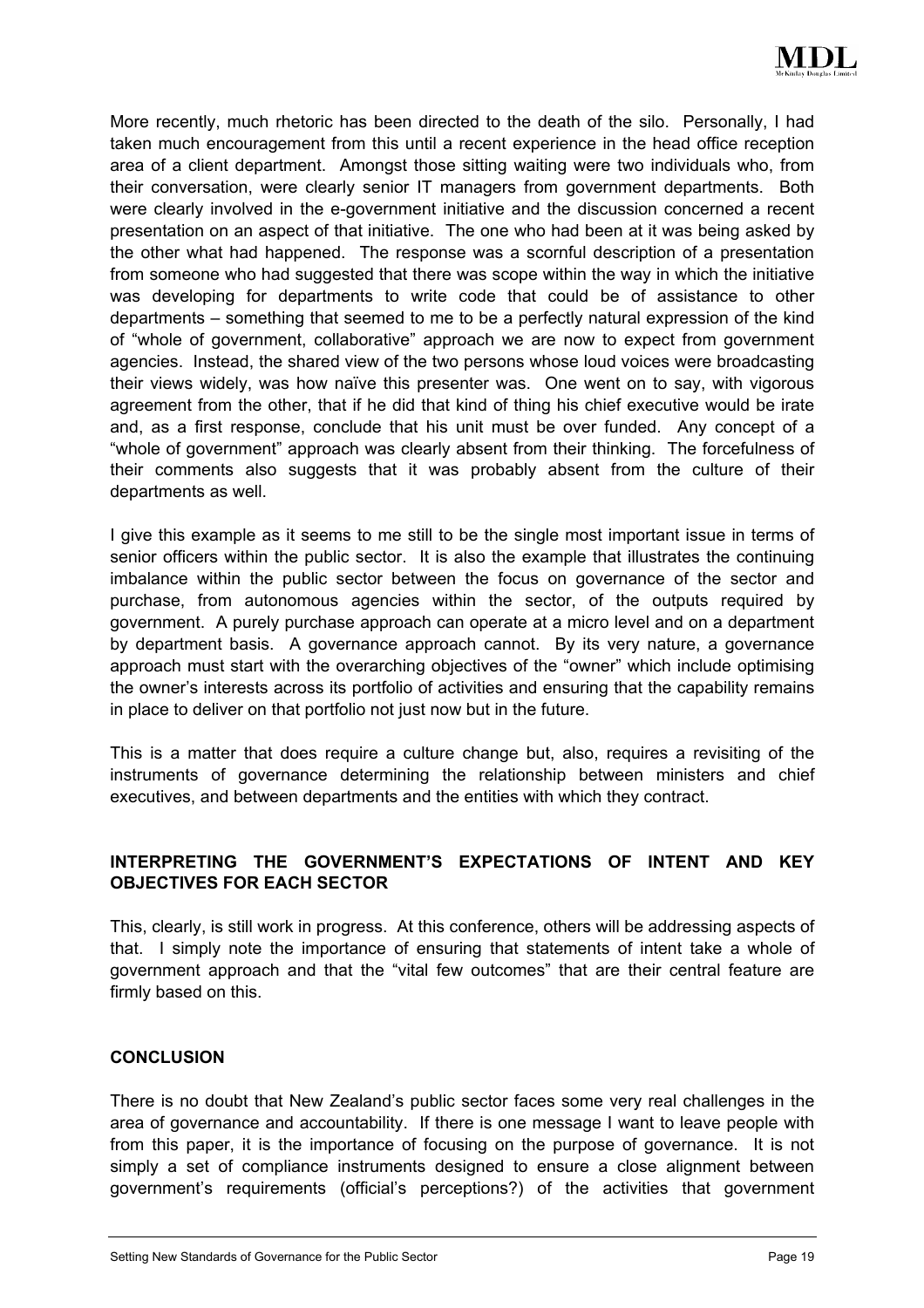

agencies and entities should be undertaking. Rather, it is the means through which to empower government organisations and those with whom they have contractual or other relationships for achieving government's outcomes to do so in innovative and value-adding ways. This requires an approach to governance and accountability based on trust rather than, as seems embedded in the present system, distrust.

The change may not be fundamental in terms of the instruments of governance or the processes of accountability. It may, though, prove to be quite far reaching in terms of culture change, particularly in giving people the "space" they need. This challenge will be particularly demanding in areas such as research and development, economic growth, and the development of collaborative arrangements between the centre and regions/localities. In each of these instances, to generate the value we are looking for (increased economic growth; better social outcomes) we are looking at performance which is:

- Best measured over a multi year than a single year reporting period.
- Difficult to forecast and thus requiring significant discretion.
- **D** Strongly reliant on people voluntarily making the commitment to deliver their best rather than simply meeting required compliance standards.

It will also be important for government to recognise that, alongside the question of what kind of governance is the separate one of capability. Without significant investment in developing capable governance, it is unlikely that we will get the outcomes we seek.